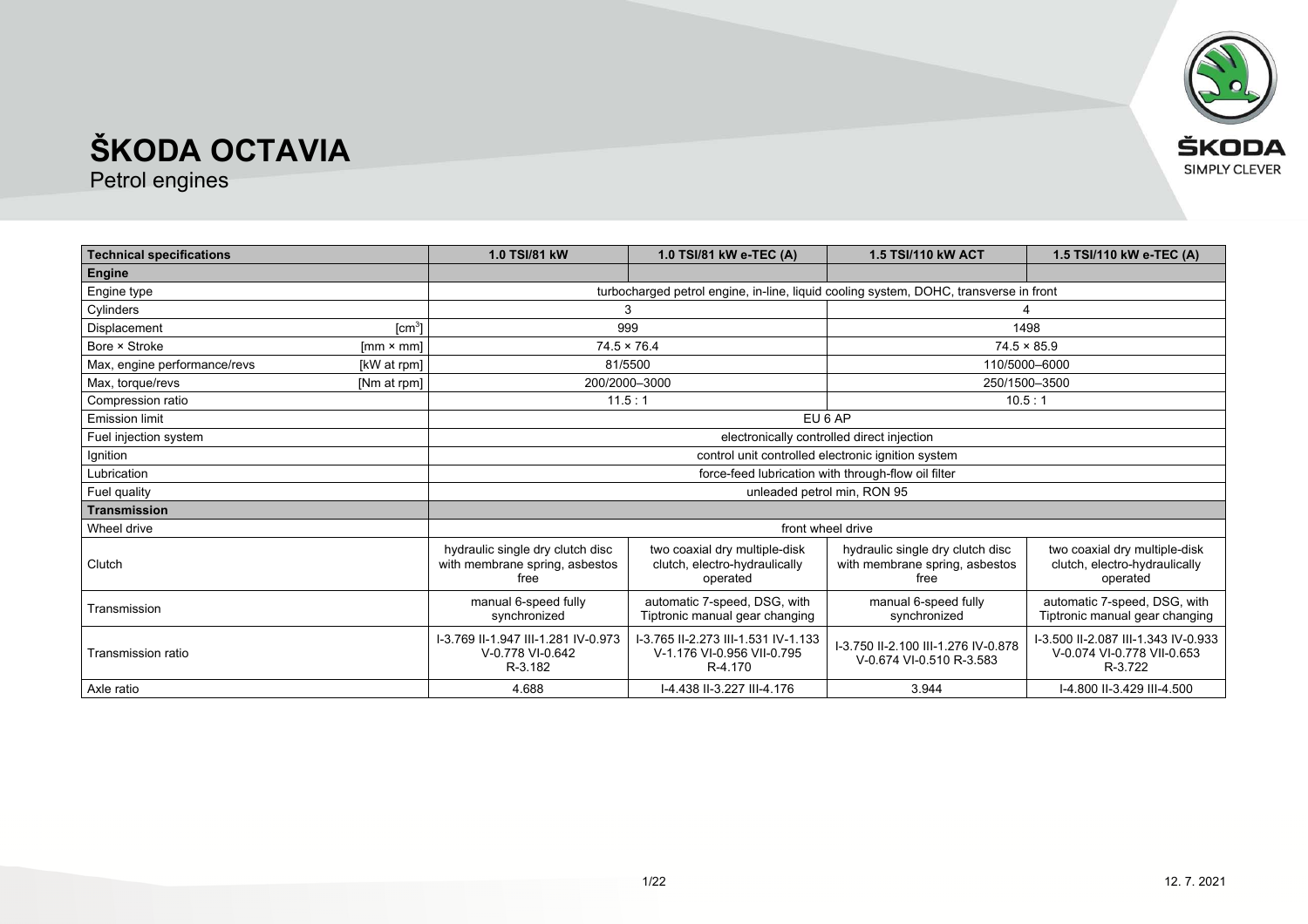

| <b>Technical specifications</b>             |      | 1.0 TSI/81 kW<br>1.0 TSI/81 kW e-TEC (A)<br>1.5 TSI/110 kW e-TEC (A)<br>1.5 TSI/110 kW ACT |                                                                                  |                                                                     |  |  |
|---------------------------------------------|------|--------------------------------------------------------------------------------------------|----------------------------------------------------------------------------------|---------------------------------------------------------------------|--|--|
| <b>Chassis</b>                              |      |                                                                                            |                                                                                  |                                                                     |  |  |
| Front axle                                  |      | MacPherson suspension with lower triangular links and torsion stabiliser                   |                                                                                  |                                                                     |  |  |
| Rear axle                                   |      |                                                                                            |                                                                                  | compound link crank-axle                                            |  |  |
| Springs                                     |      |                                                                                            | telescopic shock absorbers with coil springs, in the rear outside the springs    |                                                                     |  |  |
| <b>Braking system</b>                       |      |                                                                                            | hydraulic diagonal dual-circuit braking system, electromechanical servo assisted |                                                                     |  |  |
| Brake - front                               |      |                                                                                            |                                                                                  | disc brakes with inner cooling, with single/piston floating caliper |  |  |
| Brake - rear                                |      |                                                                                            |                                                                                  | disc brakes                                                         |  |  |
| Parking brake                               |      | electromechanical, on rear wheels                                                          |                                                                                  |                                                                     |  |  |
| Steering system                             |      | direct rack and pinion steering with electro mechanic power steering                       |                                                                                  |                                                                     |  |  |
| <b>Body</b>                                 |      |                                                                                            |                                                                                  |                                                                     |  |  |
| Body                                        |      | 5 door, two compartment, 5 seater                                                          |                                                                                  |                                                                     |  |  |
| Drag coefficient $c_w$                      |      | 0.245<br>0.249<br>0.243<br>0.245                                                           |                                                                                  |                                                                     |  |  |
| <b>Outside dimensions</b>                   |      |                                                                                            |                                                                                  |                                                                     |  |  |
| Length                                      | [mm] |                                                                                            |                                                                                  | 4689                                                                |  |  |
| Width                                       | [mm] | 1829                                                                                       |                                                                                  |                                                                     |  |  |
| Height (at kerb weight)                     | [mm] | 1470                                                                                       |                                                                                  |                                                                     |  |  |
| Wheel base                                  | [mm] | 2686                                                                                       |                                                                                  |                                                                     |  |  |
| Clearance (at kerb weight)                  | [mm] | 143                                                                                        |                                                                                  |                                                                     |  |  |
| Height of the loading sill (at kerb weight) | [mm] | 697                                                                                        |                                                                                  |                                                                     |  |  |
| Track front                                 | [mm] | 1543                                                                                       |                                                                                  |                                                                     |  |  |
| Track rear                                  | [mm] | 1535                                                                                       |                                                                                  |                                                                     |  |  |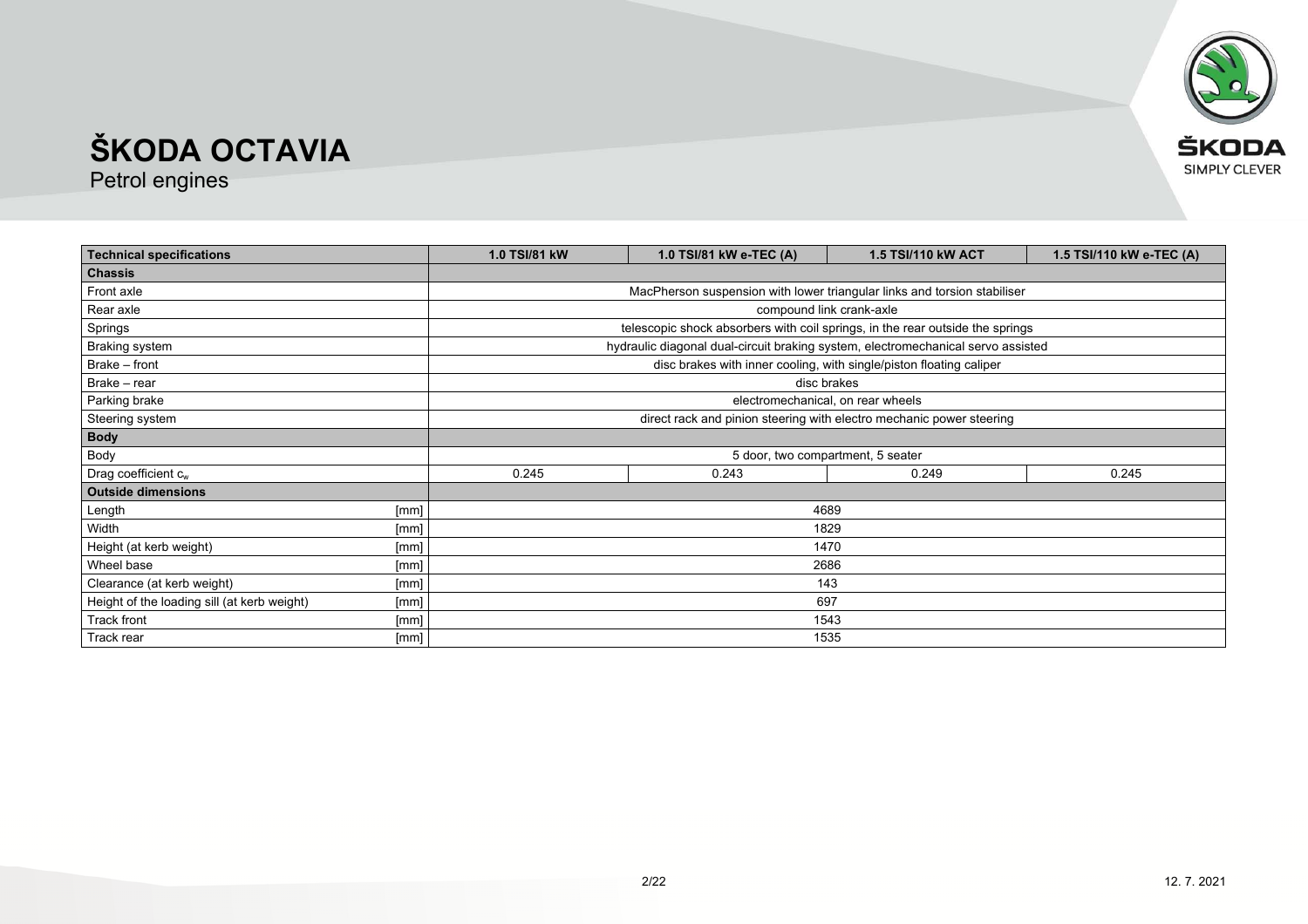

| <b>Technical specifications</b>                    |                                                                                                                                                                                                       | 1.0 TSI/81 kW | 1.0 TSI/81 kW e-TEC (A) | <b>1.5 TSI/110 kW ACT</b> | 1.5 TSI/110 kW e-TEC (A) |
|----------------------------------------------------|-------------------------------------------------------------------------------------------------------------------------------------------------------------------------------------------------------|---------------|-------------------------|---------------------------|--------------------------|
| Inside dimensions                                  |                                                                                                                                                                                                       |               |                         |                           |                          |
| Width of front seats                               | [mm]                                                                                                                                                                                                  | 1463          |                         |                           |                          |
| Width of rear seats                                | [mm]                                                                                                                                                                                                  |               | 1444                    |                           |                          |
| Headroom in front seats                            | [mm]                                                                                                                                                                                                  |               | 1040                    |                           |                          |
| Headroom in rear seats                             | [mm]                                                                                                                                                                                                  |               | 970                     |                           |                          |
| Storage capacity                                   | [l]                                                                                                                                                                                                   |               | 600                     |                           |                          |
| Storage capacity with rear seatback folded<br>down | $[] \centering \includegraphics[width=0.47\textwidth]{figs/fig_14-1000}} \caption{The 3D (black) model for the 3D (black) model. The 3D (black) model is shown in Fig.~\ref{fig:13}.} \label{fig:13}$ | 1555          |                         |                           |                          |
| <b>Weights</b>                                     |                                                                                                                                                                                                       |               |                         |                           |                          |
| Kerb weight - incl. driver*                        | [kg]                                                                                                                                                                                                  | 1301-1466     | 1341-1506               | 1336-1501                 | 1371-1536                |
| Payload - incl. driver*                            | [kg]                                                                                                                                                                                                  | 479-603       | 469-603                 | 474-602                   | 469-602                  |
| Total weight                                       | [kg]                                                                                                                                                                                                  | 1808-1870     | 1853-1900               | 1850-1900                 | 1890-1930                |
| Max. roof load                                     | [kg]                                                                                                                                                                                                  | 75            |                         |                           |                          |
| Max, trailer load w/o brakes                       | [kg]                                                                                                                                                                                                  | 650           | 670                     | 660                       | 680                      |
| Max. trailer load with brakes - 12%                | [kg]                                                                                                                                                                                                  | 1300<br>1500  |                         |                           |                          |
| Max. trailer load with brakes $-8\%$               | [kg]                                                                                                                                                                                                  | 1300<br>1500  |                         |                           |                          |
| Max. nose weight                                   | [kg]                                                                                                                                                                                                  | 80            |                         |                           |                          |
| Liquids                                            |                                                                                                                                                                                                       |               |                         |                           |                          |
| Tank capacity                                      |                                                                                                                                                                                                       |               | 45                      |                           |                          |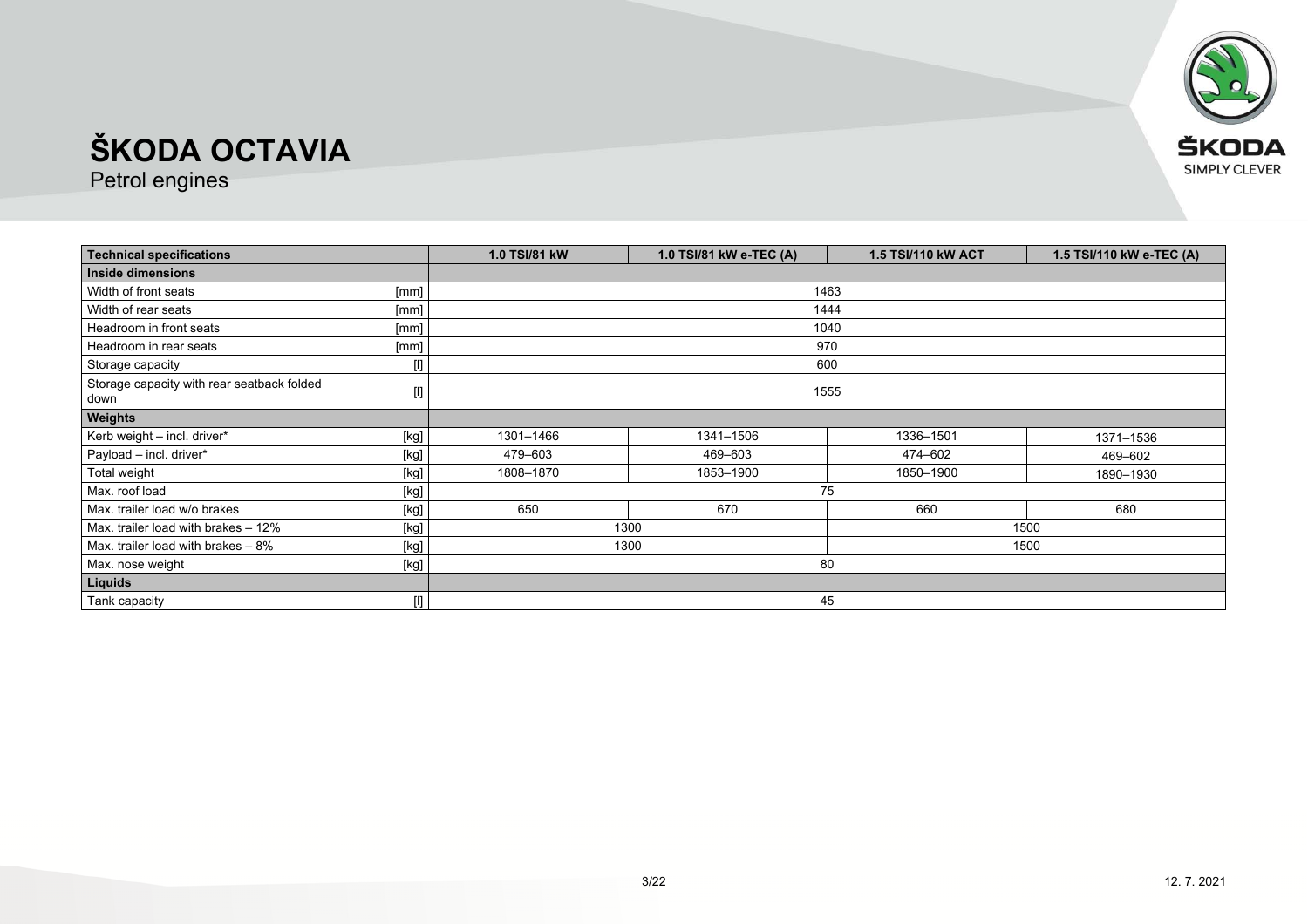

Petrol engines

| Technical specifications           |            | <b>1.0 TSI/81 kW</b> | 1.0 TSI/81 kW e-TEC (A) | <b>1.5 TSI/110 kW ACT</b> | 1.5 TSI/110 kW e-TEC (A) |
|------------------------------------|------------|----------------------|-------------------------|---------------------------|--------------------------|
| Performance/consumption            |            |                      |                         |                           |                          |
| Maximum speed                      | [km/h]     | 208                  | 208                     | 231                       | 230                      |
| Acceleration 0-100 km/h            |            | 10.8                 | 10.5                    | 8.5                       | 8.5                      |
| Fuel consumption – combined (WLTP) | [I/100 km] | $5.1 - 5.6$          | $5.0 - 5.5$             | $5.3 - 5.9$               | $5.2 - 5.8$              |
| $CO2$ emissions – combined (WLTP)  | [g/km]     | 115–127              | $113 - 125$             | $121 - 133$               | 118-131                  |
| Turning circle diameter            |            |                      | 10.4                    |                           |                          |

The technical data is valid for the basic version.

\* Figures apply to basic version, weight of driver 75 kg.

The specified fuel consumption and emission data have been determined according to the measurement procedures prescribed by law. Since 1<sup>st</sup> September 2017, certain new vehicles are already being typeapproved according to the Worldwide Harmonized Light Vehicles Test Procedure (WLTP), a more realistic test procedure for measuring fuel consumption and CO<sub>2</sub> emissions. Starting on September 1st 2018, the New European Driving Cycle (NEDC) will be replaced by the WLTP in stages. Owing to the more realistic test conditions, the fuel consumption and CO<sub>2</sub> emissions measured according to the WLTP will, in many cases, be higher than those measured according to the NEDC.

We are currently still required by law to state the NEDC figures. In the case of new vehicles which have been type-approved according to the WLTP, the NEDC figures are derived from the WLTP data. It is possible to specify the WLTP figures voluntarily in addition until such time as this is required by law. In cases where the NEDC figures are specified as value ranges, these do not refer to a particular individual vehicle and do not constitute part of the sales offering. They are intended exclusively as a means of comparison between different vehicle types. Additional equipment and accessories (e.g. add-on parts, different tyre formats, etc.) may change the relevant vehicle parameters, such as weight, rolling resistance and aerodynamics, and, in conjunction with weather and traffic conditions and individual driving style, may affect fuel consumption, electrical power consumption,  $CO<sub>2</sub>$  emissions and the performance figures for the vehicle.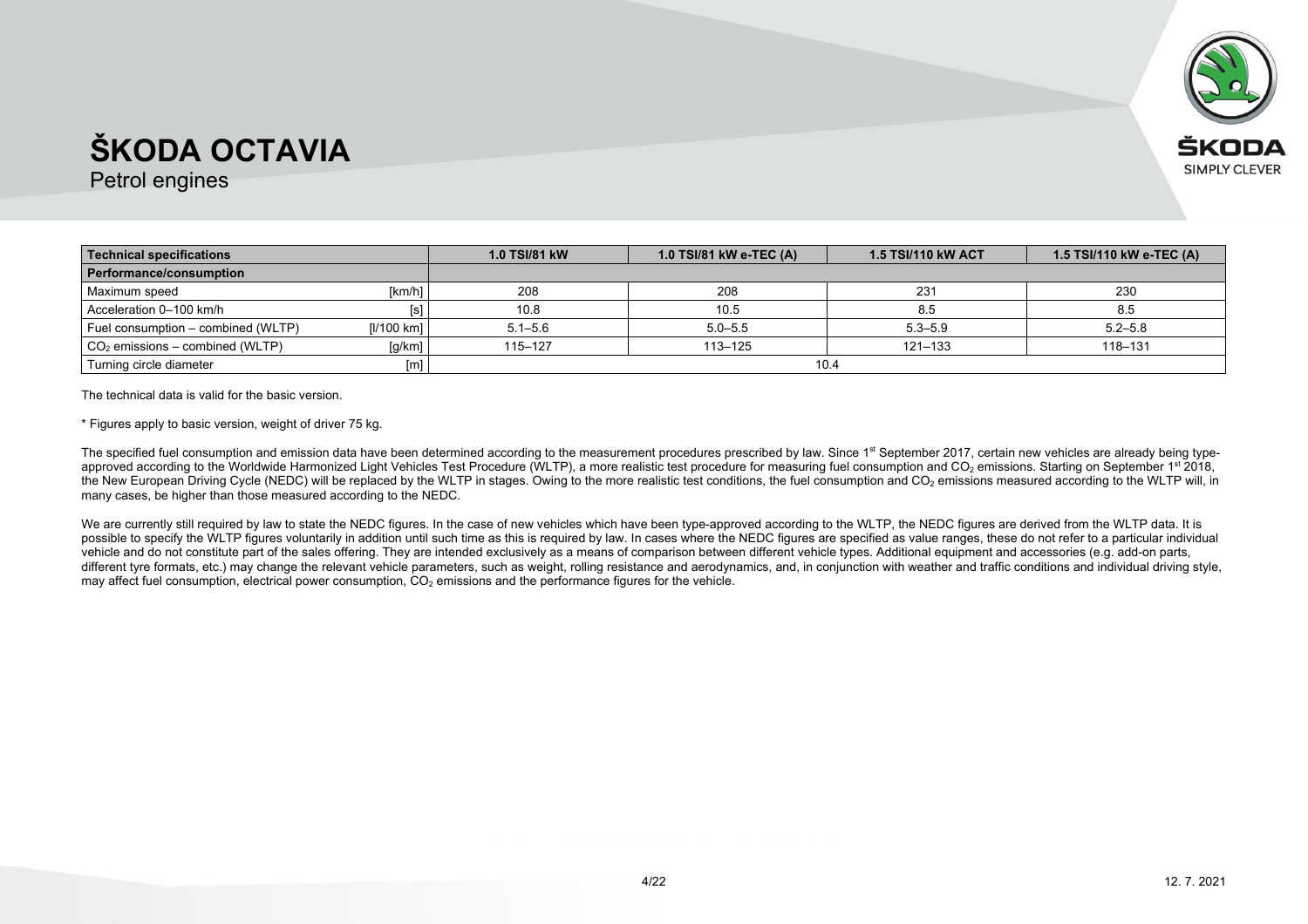



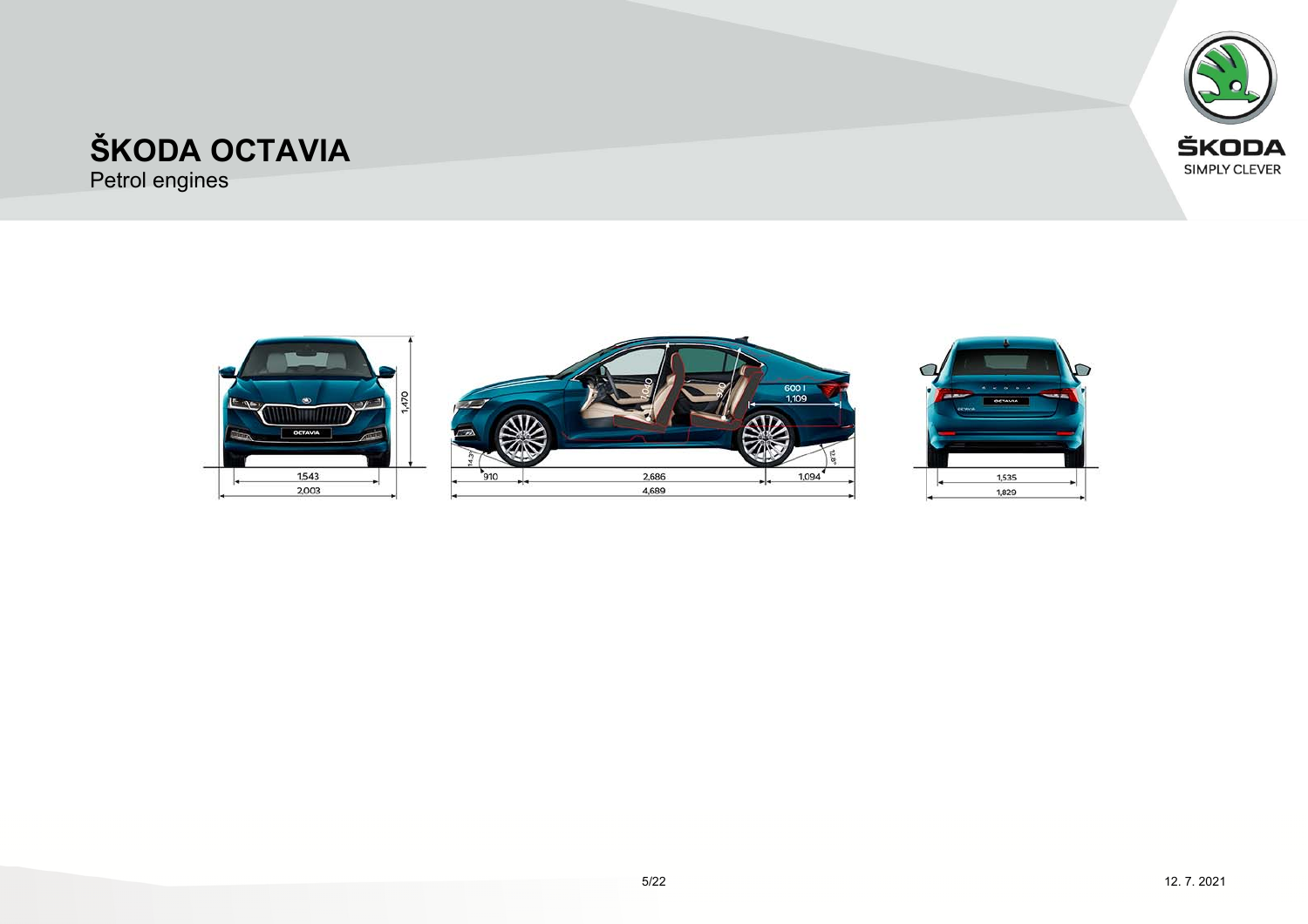

| <b>Technical specifications</b> |                        | 2.0 TDI/85 kW                                                           | 2.0 TDI/85 kW (A)                                                                                                             | 2.0 TDI/110 kW                                                             | 2.0 TDI/110 kW (A)                                                        |
|---------------------------------|------------------------|-------------------------------------------------------------------------|-------------------------------------------------------------------------------------------------------------------------------|----------------------------------------------------------------------------|---------------------------------------------------------------------------|
| Engine                          |                        |                                                                         |                                                                                                                               |                                                                            |                                                                           |
| Engine type                     |                        |                                                                         | turbocharged diesel engine, turbocharger with self-aligning blades, in-line, liquid cooling system, DOHC, transverse in front |                                                                            |                                                                           |
| Cylinders                       |                        |                                                                         |                                                                                                                               |                                                                            |                                                                           |
| Displacement                    | [cm <sup>3</sup> ]     |                                                                         | 1968                                                                                                                          |                                                                            |                                                                           |
| Bore × Stroke                   | ${\rm [mm \times mm]}$ |                                                                         | $81.0 \times 95.5$                                                                                                            |                                                                            |                                                                           |
| Max. engine performance/revs    | [kW at rpm]            | 85/2750-4250                                                            | 85/3250-4250                                                                                                                  | 110/3250-4200                                                              | 110/3000-4200                                                             |
| Max. torque/revs                | [Nm at rpm]            | 300/1600-2500                                                           | 300/1500-3200                                                                                                                 | 340/1600-3000                                                              | 360/1600-2750                                                             |
| Compression ratio               |                        |                                                                         | 16.0:1                                                                                                                        |                                                                            |                                                                           |
| <b>Emission limit</b>           |                        |                                                                         | EU 6 AP                                                                                                                       |                                                                            |                                                                           |
| Fuel injection system           |                        |                                                                         | electronically controlled high-pressure direct injection - common-rail system                                                 |                                                                            |                                                                           |
| Lubrication                     |                        |                                                                         | force-feed lubrication with through-flow oil filter                                                                           |                                                                            |                                                                           |
| Fuel quality                    |                        |                                                                         | diesel                                                                                                                        |                                                                            |                                                                           |
| Transmission                    |                        |                                                                         |                                                                                                                               |                                                                            |                                                                           |
| Wheel drive                     |                        |                                                                         | front wheel drive                                                                                                             |                                                                            |                                                                           |
| Clutch                          |                        | hydraulic single dry clutch disc with<br>membrane spring, asbestos free | two coaxial wet multiple-disk<br>clutch, electro-hydraulically<br>operated                                                    | hydraulic single dry clutch<br>disc with membrane<br>spring, asbestos free | two coaxial wet multiple-disk clutch,<br>electro-hydraulically operated   |
| Transmission                    |                        | manual 6-speed fully synchronized                                       | automatic 7-speed, DSG, with<br>Tiptronic manual gear changing                                                                | manual 6-speed fully<br>synchronized                                       | automatic 7-speed, DSG, with<br>Tiptronic manual gear changing            |
| Transmission ratio              |                        | I-3.750 II-1.952 III-1.200 IV-0.833<br>V-0.638 VI-0.510 R-3.583         | I-3.500 II-2.087 III-1.343 IV-0.933<br>V-0.974 VI-0.778 VII-0.653<br>R-3.722                                                  | I-3.750 II-1.952 III-1.200<br>IV-0.833 V-0.638 VI-0.510<br>R-3.583         | I-3.579 II-2.750 III-1.677 IV-0.889<br>V-0.677 VI-0.722 VII-0.561 R-2.900 |
| Axle ratio                      |                        | 3.684                                                                   | I-4.800 II-3.429 III-4.500                                                                                                    | 3.684                                                                      | I-4.167 II-3.125                                                          |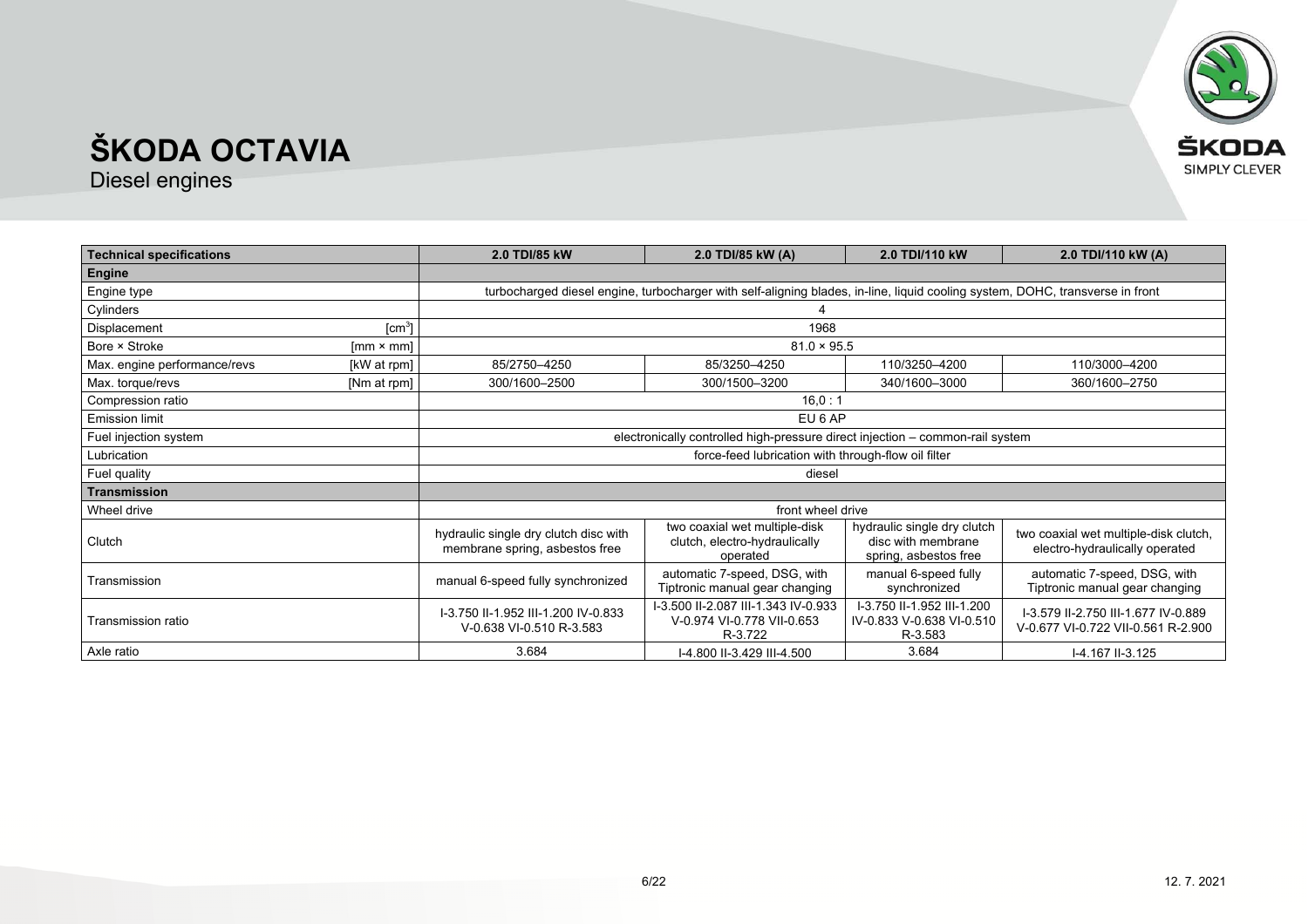

| <b>Technical specifications</b>             |      | 2.0 TDI/85 kW<br>2.0 TDI/85 kW (A)<br>2.0 TDI/110 kW (A)<br>2.0 TDI/110 kW |                                                                                  |  |  |
|---------------------------------------------|------|----------------------------------------------------------------------------|----------------------------------------------------------------------------------|--|--|
| <b>Chassis</b>                              |      |                                                                            |                                                                                  |  |  |
| Front axle                                  |      |                                                                            | MacPherson suspension with lower triangular links and torsion stabiliser         |  |  |
| Rear axle                                   |      |                                                                            | compound link crank-axle                                                         |  |  |
| Springs                                     |      |                                                                            | telescopic shock absorbers with coil springs, in the rear outside the springs    |  |  |
| <b>Braking system</b>                       |      |                                                                            | hydraulic diagonal dual-circuit braking system, electromechanical servo assisted |  |  |
| Brake - front                               |      |                                                                            | disc brakes with inner cooling, with single/piston floating caliper              |  |  |
| Brake - rear                                |      |                                                                            | disc brakes                                                                      |  |  |
| Parking brake                               |      |                                                                            | electromechanical, on rear wheels                                                |  |  |
| Steering system                             |      | direct rack and pinion steering with electro mechanic power steering       |                                                                                  |  |  |
| <b>Body</b>                                 |      |                                                                            |                                                                                  |  |  |
| Body                                        |      | 5 door, two compartment, 5 seater                                          |                                                                                  |  |  |
| Drag coefficient $c_w$                      |      | 0.272<br>0.271                                                             |                                                                                  |  |  |
| <b>Outside dimensions</b>                   |      |                                                                            |                                                                                  |  |  |
| Length                                      | [mm] |                                                                            | 4689                                                                             |  |  |
| Width                                       | [mm] |                                                                            | 1829                                                                             |  |  |
| Height (at kerb weight)                     | [mm] | 1468                                                                       |                                                                                  |  |  |
| Wheel base                                  | [mm] | 2686                                                                       |                                                                                  |  |  |
| Clearance (at kerb weight)                  | [mm] | 142                                                                        |                                                                                  |  |  |
| Height of the loading sill (at kerb weight) | [mm] | 632                                                                        |                                                                                  |  |  |
| Track front                                 | [mm] | 1543                                                                       |                                                                                  |  |  |
| Track rear                                  | [mm] |                                                                            | 1535                                                                             |  |  |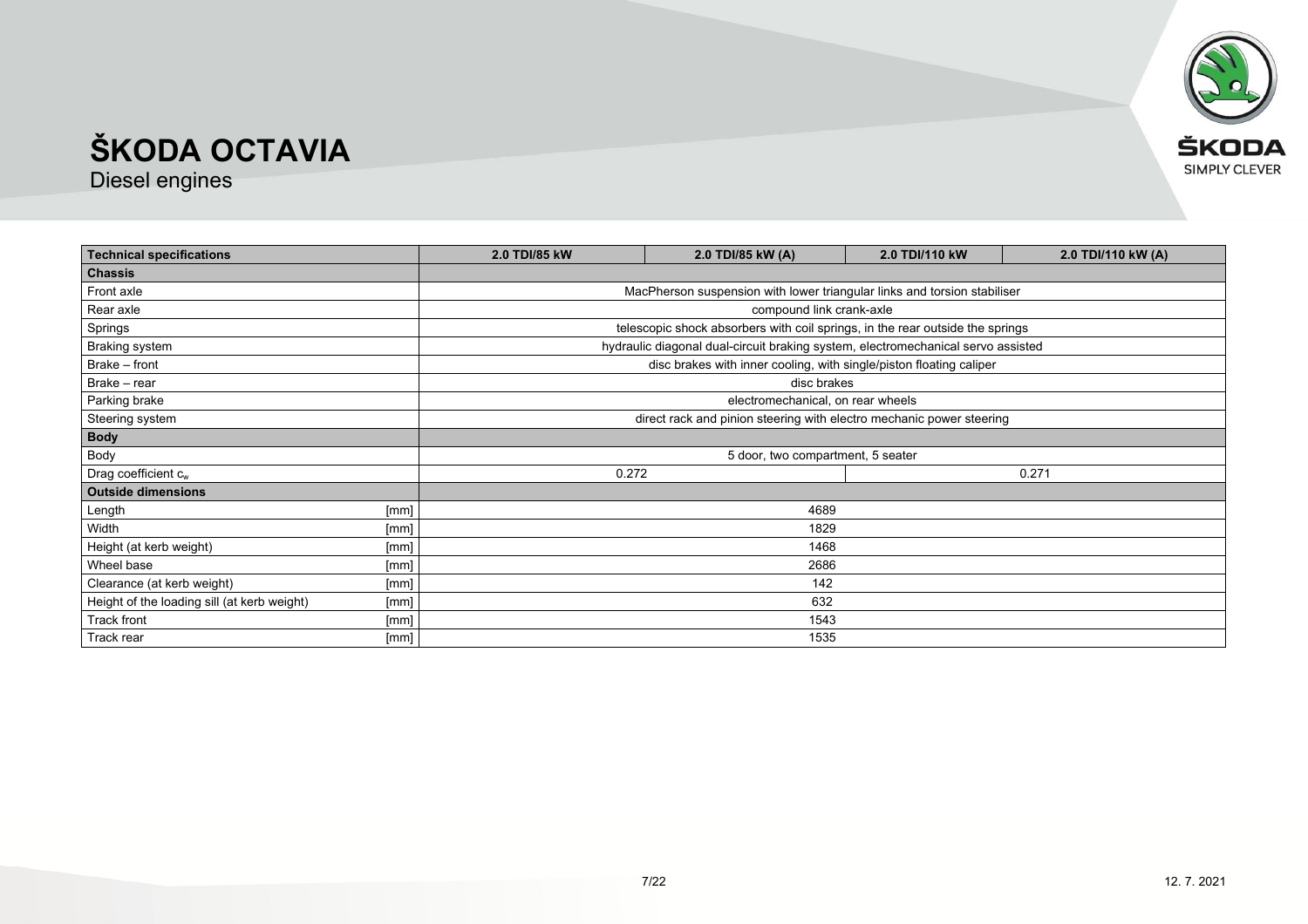

| <b>Technical specifications</b>                    |                                                                                                                                                                                                                                                                                                                                                                                                                                                                                                                                                                                                                                                                    | 2.0 TDI/85 kW | 2.0 TDI/85 kW (A) | 2.0 TDI/110 kW | 2.0 TDI/110 kW (A) |
|----------------------------------------------------|--------------------------------------------------------------------------------------------------------------------------------------------------------------------------------------------------------------------------------------------------------------------------------------------------------------------------------------------------------------------------------------------------------------------------------------------------------------------------------------------------------------------------------------------------------------------------------------------------------------------------------------------------------------------|---------------|-------------------|----------------|--------------------|
| Inside dimensions                                  |                                                                                                                                                                                                                                                                                                                                                                                                                                                                                                                                                                                                                                                                    |               |                   |                |                    |
| Width of front seats                               | [mm]                                                                                                                                                                                                                                                                                                                                                                                                                                                                                                                                                                                                                                                               | 1463          |                   |                |                    |
| Width of rear seats                                | [mm]                                                                                                                                                                                                                                                                                                                                                                                                                                                                                                                                                                                                                                                               |               | 1444              |                |                    |
| Headroom in front seats                            | [mm]                                                                                                                                                                                                                                                                                                                                                                                                                                                                                                                                                                                                                                                               |               | 1039              |                |                    |
| Headroom in rear seats                             | [mm]                                                                                                                                                                                                                                                                                                                                                                                                                                                                                                                                                                                                                                                               |               | 985               |                |                    |
| Storage capacity                                   | $[] \centering \includegraphics[width=0.47\textwidth]{images/TrDiM1.png} \caption{The 3D (top) and 4D (bottom) are shown in the left and right.} \label{TrDiM1}$                                                                                                                                                                                                                                                                                                                                                                                                                                                                                                   |               | 640               |                |                    |
| Storage capacity with rear seatback<br>folded down | $[] \centering \includegraphics[width=0.47\textwidth]{figs/fig_1002-1000}}% \caption{The 3D (upper panel) of the estimators in the left panel. The left panel shows the number of different lines in the right panel. The right panel shows the number of different lines in the right panel.} \label{fig:fig:1}$                                                                                                                                                                                                                                                                                                                                                  | 1700          |                   |                |                    |
| Weights                                            |                                                                                                                                                                                                                                                                                                                                                                                                                                                                                                                                                                                                                                                                    |               |                   |                |                    |
| Kerb weight - incl. driver*                        | [kg]                                                                                                                                                                                                                                                                                                                                                                                                                                                                                                                                                                                                                                                               | 1423-1588     | 1431-1596         | 1424-1589      | 1461-1626          |
| Payload - incl. driver*                            | [kg]                                                                                                                                                                                                                                                                                                                                                                                                                                                                                                                                                                                                                                                               | 447-599       | 449–599           | 446-600        | 449-601            |
| Total weight                                       | $[kg] % \begin{center} % \includegraphics[width=\linewidth]{imagesSupplemental_3.png} % \end{center} % \caption { % \textit{DefNet} of the \textit{DefNet} dataset. % Note that the \textit{DefNet} and \textit{DefNet} dataset. % Note that the \textit{DefNet} and \textit{DefNet} dataset. % Note that the \textit{DefNet} and \textit{DefNet} dataset. % Note that the \textit{DefNet} and \textit{DefNet} dataset. % Note that the \textit{DefNet} and \textit{DefNet} dataset. % Note that the \textit{DefNet} and \textit{DefNet} dataset. % Note that the \textit{DefNet} and \textit{DefNet} dataset. % Note that the \textit{DefNet} and \textit{DefNet$ | 1947-1960     | 1955-1970         | 1949-1960      | 1987-2000          |
| Max. roof load                                     | [kg]                                                                                                                                                                                                                                                                                                                                                                                                                                                                                                                                                                                                                                                               | 75            |                   |                |                    |
| Max, trailer load w/o brakes                       | $[kg] % \begin{center} % \includegraphics[width=\linewidth]{imagesSupplemental_3.png} % \end{center} % \caption { % \textit{DefNet} of the \textit{DefNet} dataset. % Note that the \textit{DefNet} and \textit{DefNet} dataset. % Note that the \textit{DefNet} and \textit{DefNet} dataset. % Note that the \textit{DefNet} and \textit{DefNet} dataset. % Note that the \textit{DefNet} and \textit{DefNet} dataset. % Note that the \textit{DefNet} and \textit{DefNet} dataset. % Note that the \textit{DefNet} and \textit{DefNet} dataset. % Note that the \textit{DefNet} and \textit{DefNet} dataset. % Note that the \textit{DefNet} and \textit{DefNet$ | 710           |                   | 710            | 730                |
| Max. trailer load with brakes - 12%                | $[kg] % \begin{center} % \includegraphics[width=\linewidth]{imagesSupplemental_3.png} % \end{center} % \caption { % \textit{DefNet} of the \textit{DefNet} dataset. % Note that the \textit{DefNet} and \textit{DefNet} dataset. % Note that the \textit{DefNet} and \textit{DefNet} dataset. % Note that the \textit{DefNet} and \textit{DefNet} dataset. % Note that the \textit{DefNet} and \textit{DefNet} dataset. % Note that the \textit{DefNet} and \textit{DefNet} dataset. % Note that the \textit{DefNet} and \textit{DefNet} dataset. % Note that the \textit{DefNet} and \textit{DefNet} dataset. % Note that the \textit{DefNet} and \textit{DefNet$ | 1500          |                   | 1600           |                    |
| Max. trailer load with brakes $-8\%$               | [kg]                                                                                                                                                                                                                                                                                                                                                                                                                                                                                                                                                                                                                                                               | 1500          |                   | 1600           |                    |
| Max. nose weight                                   | $[kg] % \begin{center} % \includegraphics[width=\linewidth]{imagesSupplemental_3.png} % \end{center} % \caption { % \textit{DefNet} of the \textit{DefNet} dataset. % Note that the \textit{DefNet} and \textit{DefNet} dataset. % Note that the \textit{DefNet} and \textit{DefNet} dataset. % Note that the \textit{DefNet} and \textit{DefNet} dataset. % Note that the \textit{DefNet} and \textit{DefNet} dataset. % Note that the \textit{DefNet} and \textit{DefNet} dataset. % Note that the \textit{DefNet} and \textit{DefNet} dataset. % Note that the \textit{DefNet} and \textit{DefNet} dataset. % Note that the \textit{DefNet} and \textit{DefNet$ | 80            |                   |                |                    |
| Liquids                                            |                                                                                                                                                                                                                                                                                                                                                                                                                                                                                                                                                                                                                                                                    |               |                   |                |                    |
| Tank capacity                                      | $[] \centering \includegraphics[width=0.47\textwidth]{images/TrDiM1.png} \caption{The 3D (black) model for a different region of the parameter $\Omega$.} \label{fig:TrDiM1.png}$                                                                                                                                                                                                                                                                                                                                                                                                                                                                                  |               | 45                |                |                    |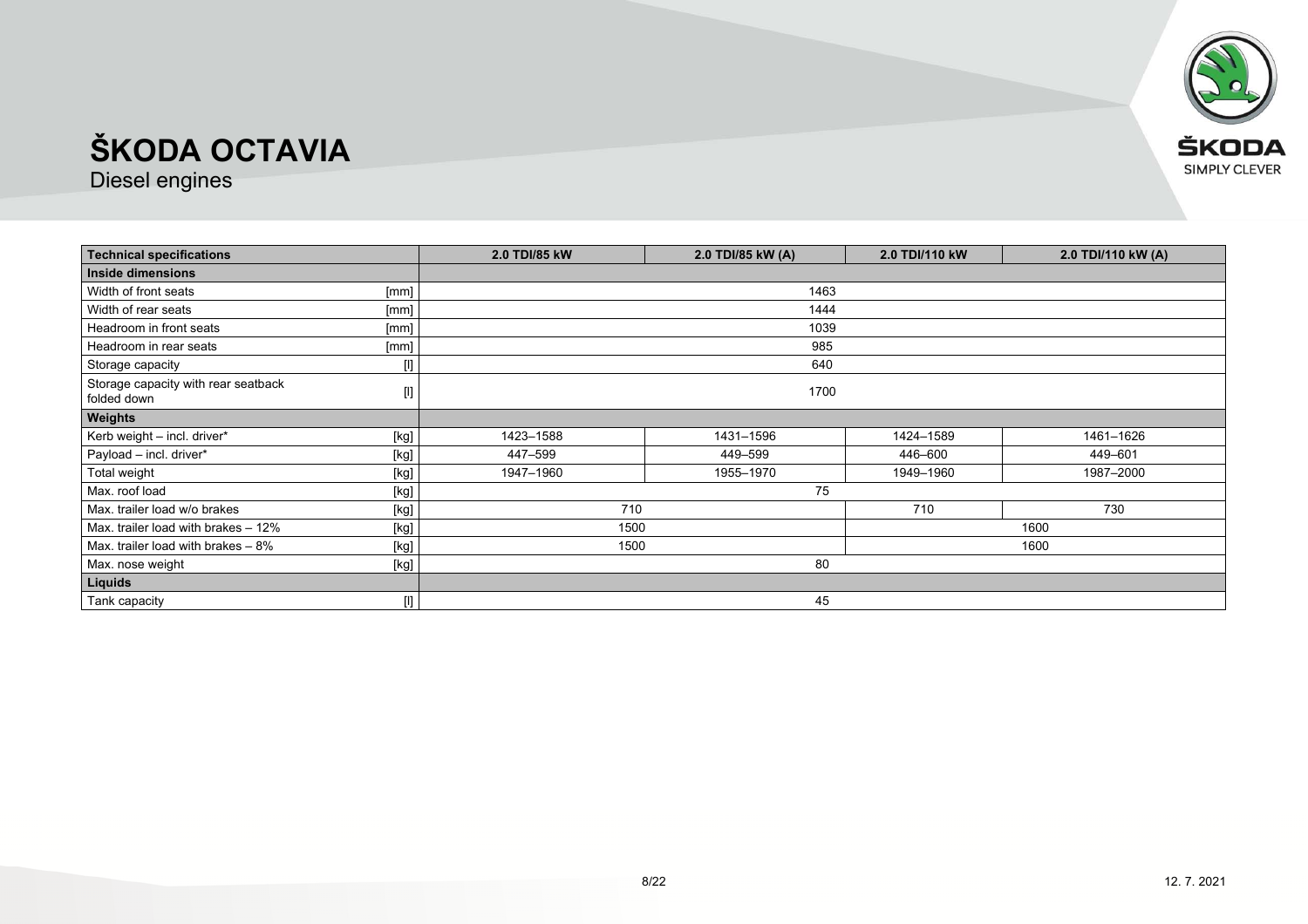

Diesel engines

| Technical specifications           |            | 2.0 TDI/85 kW | 2.0 TDI/85 kW (A) | 2.0 TDI/110 kW | 2.0 TDI/110 kW (A) |
|------------------------------------|------------|---------------|-------------------|----------------|--------------------|
| Performance/consumption            |            |               |                   |                |                    |
| Maximum speed                      | [km/h]     | 206           | 205               | 225            | 223                |
| Acceleration 0-100 km/h            | [s]        | 10.4          | 44418             | 8.8            | 8.8                |
| Fuel consumption – combined (WLTP) | [l/100 km] | $4.2 - 4.6$   | $4.4 - 4.8$       | $4.2 - 4.7$    | $4.4 - 4.8$        |
| $CO2$ emissions – combined (WLTP)  | [g/km]     | 109-121       | 116-126           | 111-122        | 116-126            |
| Turning circle diameter            | [m]        |               | 10.4              |                |                    |

The technical data is valid for the basic version.

\* Figures apply to basic version, weight of driver 75 kg.

The specified fuel consumption and emission data have been determined according to the measurement procedures prescribed by law. Since 1<sup>st</sup> September 2017, certain new vehicles are already being typeapproved according to the Worldwide Harmonized Light Vehicles Test Procedure (WLTP), a more realistic test procedure for measuring fuel consumption and CO<sub>2</sub> emissions. Starting on September 1st 2018, the New European Driving Cycle (NEDC) will be replaced by the WLTP in stages. Owing to the more realistic test conditions, the fuel consumption and CO<sub>2</sub> emissions measured according to the WLTP will, in many cases, be higher than those measured according to the NEDC.

We are currently still required by law to state the NEDC figures. In the case of new vehicles which have been type-approved according to the WLTP, the NEDC figures are derived from the WLTP data. It is possible to specify the WLTP figures voluntarily in addition until such time as this is required by law. In cases where the NEDC figures are specified as value ranges, these do not refer to a particular individual vehicle and do not constitute part of the sales offering. They are intended exclusively as a means of comparison between different vehicle types. Additional equipment and accessories (e.g. add-on parts, different tyre formats, etc.) may change the relevant vehicle parameters, such as weight, rolling resistance and aerodynamics, and, in conjunction with weather and traffic conditions and individual driving style, may affect fuel consumption, electrical power consumption,  $CO<sub>2</sub>$  emissions and the performance figures for the vehicle.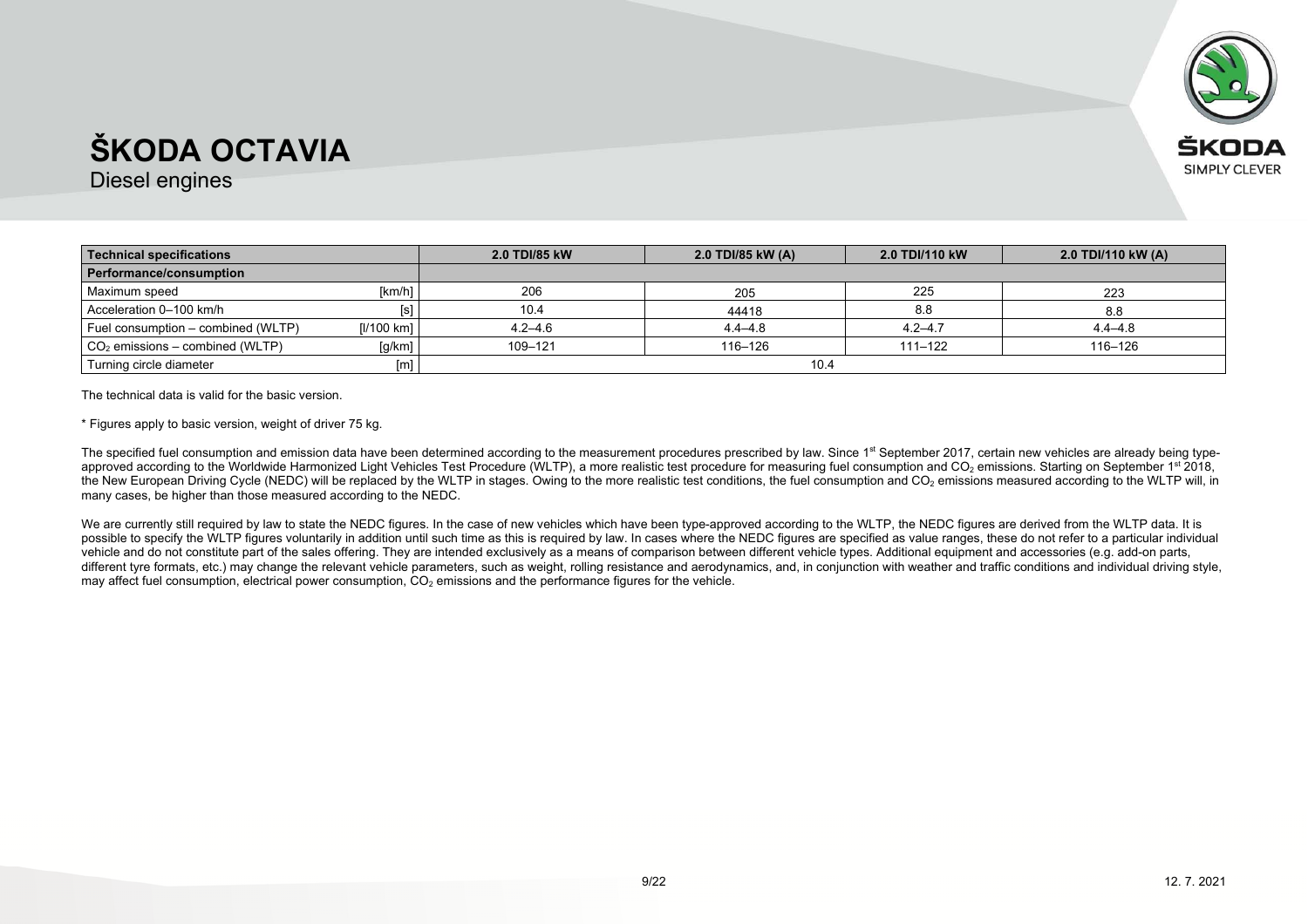

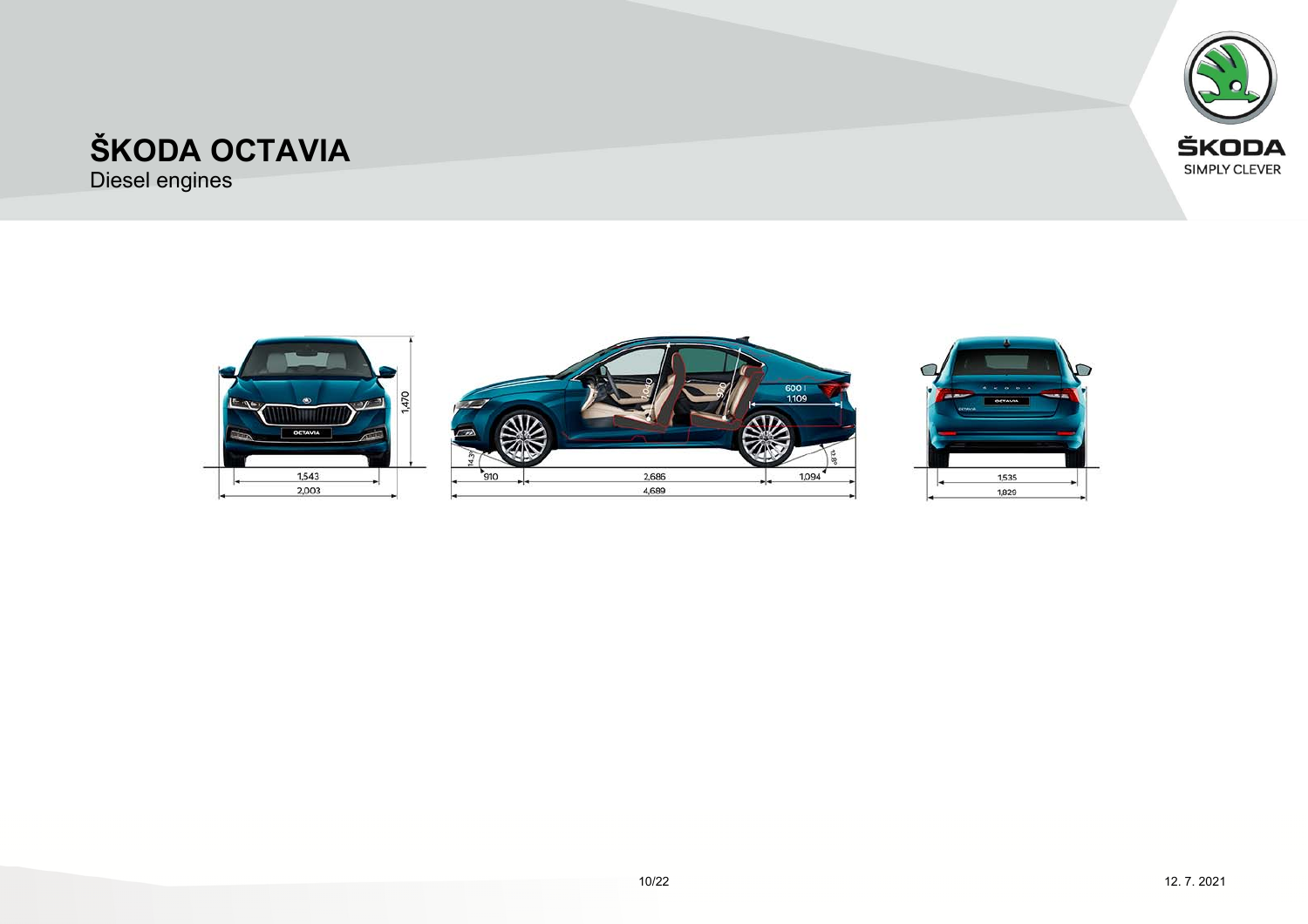

| <b>Technical specifications</b> |                    | 2.0 TSI/140 kW 4×4 (A)                                                                |
|---------------------------------|--------------------|---------------------------------------------------------------------------------------|
| Engine                          |                    |                                                                                       |
| Engine type                     |                    | turbocharged petrol engine, in-line, liquid cooling system, DOHC, transverse in front |
| Cylinders                       |                    |                                                                                       |
| Displacement                    | [cm <sup>3</sup> ] | 1984                                                                                  |
| Bore × Stroke                   | $[mm \times mm]$   | $82.5 \times 92.8$                                                                    |
| Max, engine performance/revs    | [kW at rpm]        | 140/4200-6000                                                                         |
| Max, torque/revs                | [Nm at rpm]        | 320/1500-4100                                                                         |
| Compression ratio               |                    | 12.2:1                                                                                |
| <b>Emission limit</b>           |                    | EU 6 AP                                                                               |
| Fuel injection system           |                    | electronically controlled combined (direct and port) injection                        |
| Ignition                        |                    | control unit controlled electronic ignition system                                    |
| Lubrication                     |                    | force-feed lubrication with through-flow oil filter                                   |
| Fuel quality                    |                    | unleaded petrol min, RON 95                                                           |
| <b>Transmission</b>             |                    |                                                                                       |
| Wheel drive                     |                    | four-wheel drive with automatic torque distribution                                   |
| Clutch                          |                    | two coaxial wet multiple-disk clutch, electro-hydraulically operated                  |
| Transmission                    |                    | automatic 7-speed, DSG, with Tiptronic manual gear changing                           |
| Transmission ratio              |                    | I-3.400 II-2.750 III-1.767 IV-0.925 V-0.705 VI-0.755 VII-0.635 R-2.900                |
| Axle ratio                      |                    | I-4.167 II-3.125                                                                      |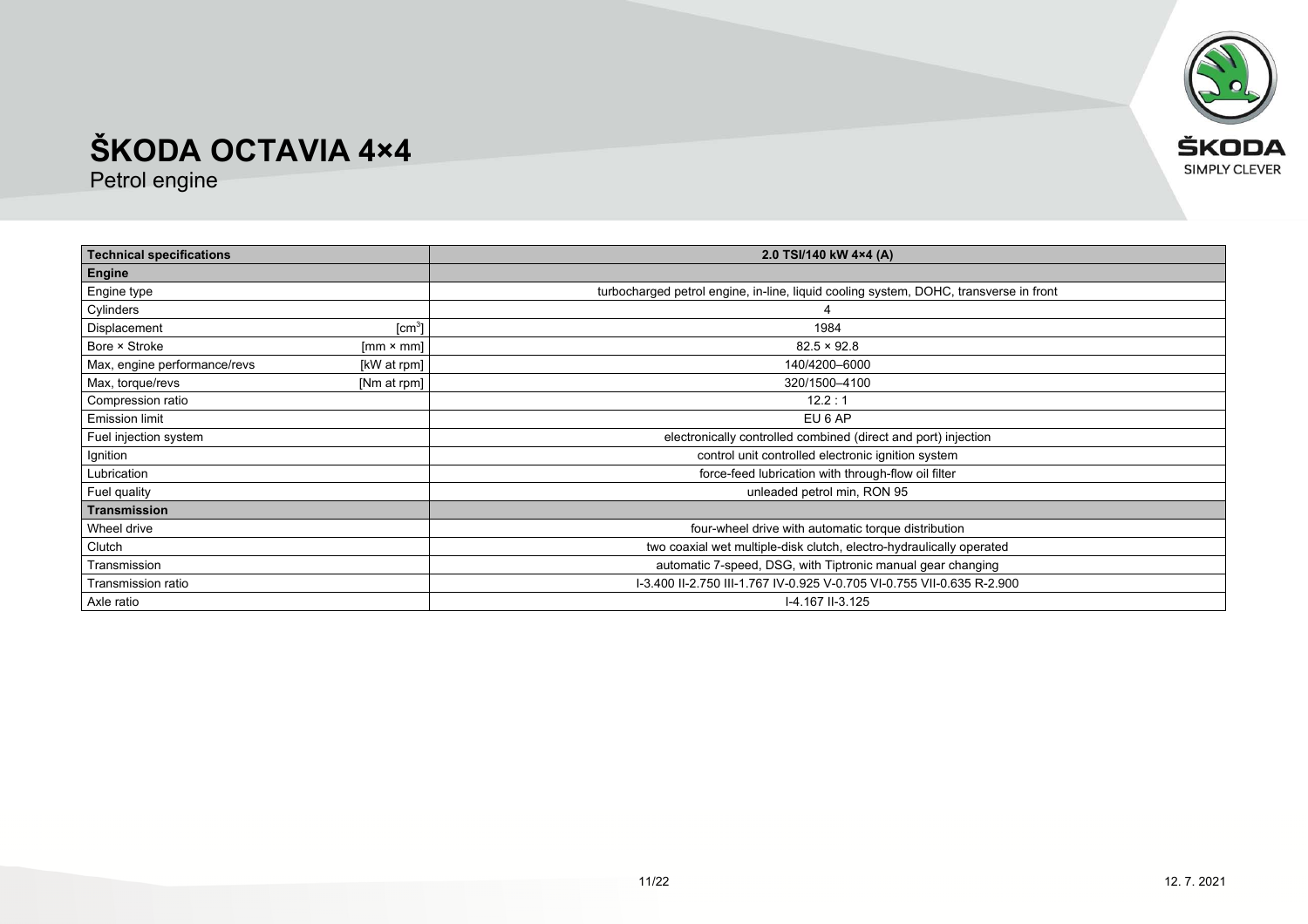

| <b>Technical specifications</b>                     | 2.0 TSI/140 kW 4×4 (A)                                                                        |
|-----------------------------------------------------|-----------------------------------------------------------------------------------------------|
| <b>Chassis</b>                                      |                                                                                               |
| Front axle                                          | MacPherson suspension with lower triangular links and torsion stabiliser                      |
| Rear axle                                           | multi-element axle, with one longitudinal and three transverse links, with torsion stabiliser |
| Springs                                             | telescopic shock absorbers with coil springs, in the rear outside the springs                 |
| Braking system                                      | hydraulic diagonal dual-circuit braking system, electromechanical servo assisted              |
| Brake - front                                       | disc brakes with inner cooling, with single/piston floating caliper                           |
| Brake - rear                                        | disc brakes                                                                                   |
| Parking brake                                       | electromechanical, on rear wheels                                                             |
| Steering system                                     | direct rack and pinion steering with electro mechanic power steering                          |
| <b>Body</b>                                         |                                                                                               |
| Body                                                | 5 door, two compartment, 5 seater                                                             |
| Drag coefficient cw                                 | 0.264                                                                                         |
| <b>Outside dimensions</b>                           |                                                                                               |
| [mm]<br>Length                                      | 4689                                                                                          |
| Width<br>[mm]                                       | 1829                                                                                          |
| Height (at kerb weight)<br>[mm]                     | 1468                                                                                          |
| Wheel base<br>[mm]                                  | 2680                                                                                          |
| Clearance (at kerb weight)<br>[mm]                  | 139                                                                                           |
| Height of the loading sill (at kerb weight)<br>[mm] | 696                                                                                           |
| Track front<br>[mm]                                 | 1543                                                                                          |
| Track rear<br>[mm]                                  | 1542                                                                                          |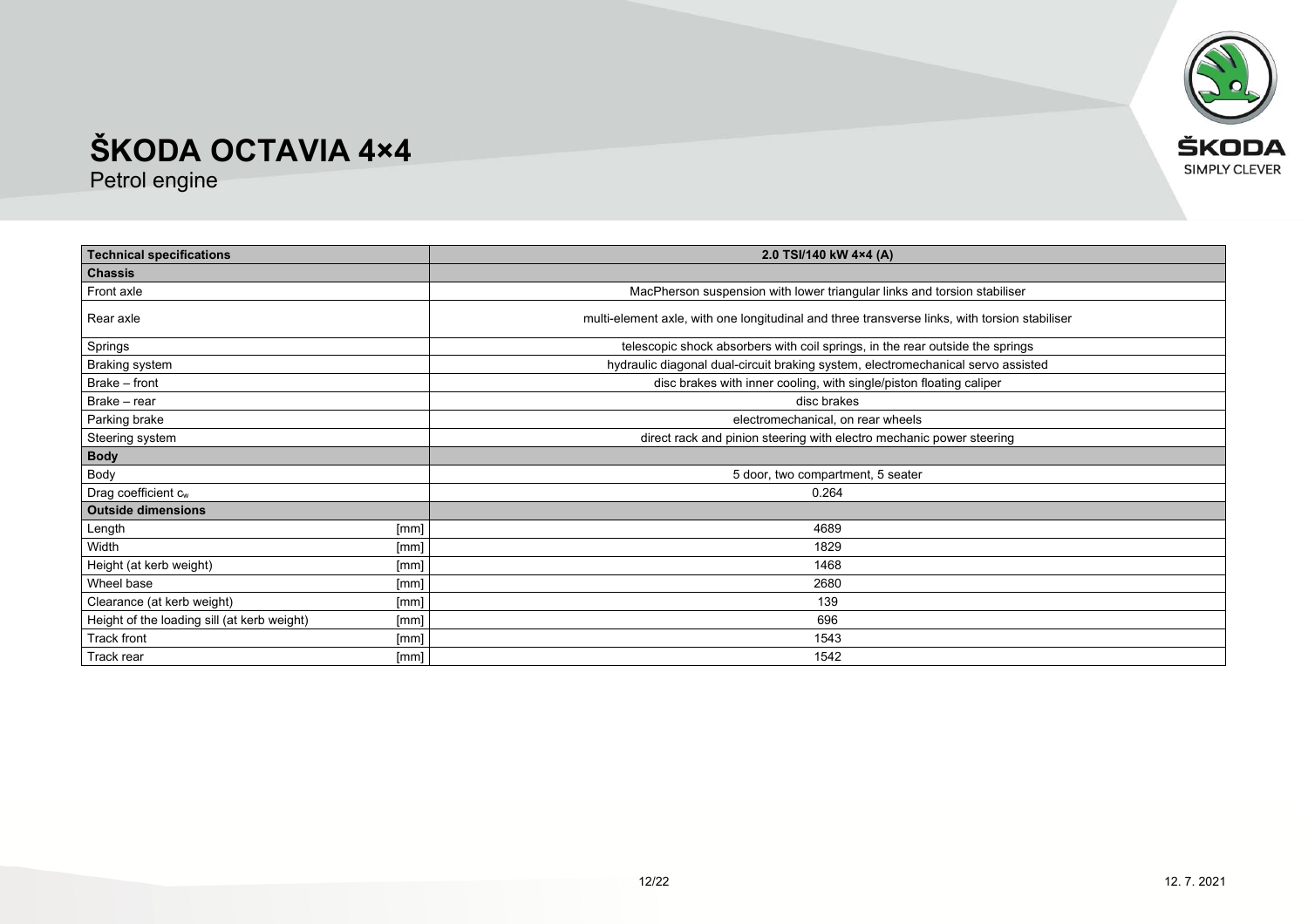

| <b>Technical specifications</b>                                                                                                                                                                                                                                                                                                                                                                                                                                                                                                                                                                                                                                                                            | 2.0 TSI/140 kW 4×4 (A) |
|------------------------------------------------------------------------------------------------------------------------------------------------------------------------------------------------------------------------------------------------------------------------------------------------------------------------------------------------------------------------------------------------------------------------------------------------------------------------------------------------------------------------------------------------------------------------------------------------------------------------------------------------------------------------------------------------------------|------------------------|
| Inside dimensions                                                                                                                                                                                                                                                                                                                                                                                                                                                                                                                                                                                                                                                                                          |                        |
| Width of front seats<br>[mm]                                                                                                                                                                                                                                                                                                                                                                                                                                                                                                                                                                                                                                                                               | 1463                   |
| Width of rear seats<br>[mm]                                                                                                                                                                                                                                                                                                                                                                                                                                                                                                                                                                                                                                                                                | 1444                   |
| Headroom in front seats<br>[mm]                                                                                                                                                                                                                                                                                                                                                                                                                                                                                                                                                                                                                                                                            | 1040                   |
| Headroom in rear seats<br>[mm]                                                                                                                                                                                                                                                                                                                                                                                                                                                                                                                                                                                                                                                                             | 970                    |
| Storage capacity                                                                                                                                                                                                                                                                                                                                                                                                                                                                                                                                                                                                                                                                                           | 600                    |
| Storage capacity with rear seatback folded<br>$[] \centering \includegraphics[width=0.47\textwidth]{figs/fig_14-1000}} \caption{The 3D (black) model for the 3D (black) model. The 3D (black) model is shown in Fig.~\ref{fig:13}.} \label{fig:13}$<br>down                                                                                                                                                                                                                                                                                                                                                                                                                                                | 1555                   |
| Weights                                                                                                                                                                                                                                                                                                                                                                                                                                                                                                                                                                                                                                                                                                    |                        |
| Kerb weight - incl. driver*<br>$[kg]$                                                                                                                                                                                                                                                                                                                                                                                                                                                                                                                                                                                                                                                                      | 1524-1689              |
| Payload - incl. driver*<br>$[kg]$                                                                                                                                                                                                                                                                                                                                                                                                                                                                                                                                                                                                                                                                          | 480-667                |
| Total weight<br>$[kg] % \begin{center} % \includegraphics[width=\linewidth]{imagesSupplemental_3.png} % \end{center} % \caption { % \textit{DefNet} of the \textit{DefNet} dataset. % Note that the \textit{DefNet} and \textit{DefNet} dataset. % Note that the \textit{DefNet} and \textit{DefNet} dataset. % Note that the \textit{DefNet} and \textit{DefNet} dataset. % Note that the \textit{DefNet} and \textit{DefNet} dataset. % Note that the \textit{DefNet} and \textit{DefNet} dataset. % Note that the \textit{DefNet} and \textit{DefNet} dataset. % Note that the \textit{DefNet} and \textit{DefNet} dataset. % Note that the \textit{DefNet} and \textit{DefNet$                         | 2030-2192              |
| Max. roof load<br>$[kg] % \begin{center} % \includegraphics[width=\linewidth]{imagesSupplemental/Imetad-Architecture.png} % \end{center} % \caption { % \textit{DefNet} of the \textit{DefNet} (M) and \textit{DefNet} (M) and \textit{DefNet} (M) are the \textit{DefNet} (M) and \textit{DefNet} (M) are the \textit{DefNet} (M) and \textit{DefNet} (M) are the \textit{DefNet} (M) and \textit{DefNet} (M) are the \textit{DefNet} (M) and \textit{DefNet} (M) are the \textit{DefNet} (M) and \textit{DefNet} (M) are the \textit{DefNet} (M) and \textit{DefNet} (M$                                                                                                                                 | 75                     |
| Max. trailer load w/o brakes<br>[kg]                                                                                                                                                                                                                                                                                                                                                                                                                                                                                                                                                                                                                                                                       | 750                    |
| Max. trailer load with brakes - 12%<br>$[kg]$                                                                                                                                                                                                                                                                                                                                                                                                                                                                                                                                                                                                                                                              | 1700                   |
| Max. trailer load with brakes $-8\%$<br>$[kg] % \begin{center} % \includegraphics[width=\linewidth]{imagesSupplemental_3.png} % \end{center} % \caption { % \textit{DefNet} of the \textit{DefNet} dataset. % Note that the \textit{DefNet} and \textit{DefNet} dataset. % Note that the \textit{DefNet} and \textit{DefNet} dataset. % Note that the \textit{DefNet} and \textit{DefNet} dataset. % Note that the \textit{DefNet} and \textit{DefNet} dataset. % Note that the \textit{DefNet} and \textit{DefNet} dataset. % Note that the \textit{DefNet} and \textit{DefNet} dataset. % Note that the \textit{DefNet} and \textit{DefNet} dataset. % Note that the \textit{DefNet} and \textit{DefNet$ | 1700                   |
| Max. nose weight<br>$[kg] % \begin{center} % \includegraphics[width=\linewidth]{imagesSupplemental_3.png} % \end{center} % \caption { % \textit{DefNet} of the \textit{DefNet} dataset. % Note that the \textit{DefNet} and \textit{DefNet} dataset. % Note that the \textit{DefNet} and \textit{DefNet} dataset. % Note that the \textit{DefNet} and \textit{DefNet} dataset. % Note that the \textit{DefNet} and \textit{DefNet} dataset. % Note that the \textit{DefNet} and \textit{DefNet} dataset. % Note that the \textit{DefNet} and \textit{DefNet} dataset. % Note that the \textit{DefNet} and \textit{DefNet} dataset. % Note that the \textit{DefNet} and \textit{DefNet$                     | 80                     |
| Liquids                                                                                                                                                                                                                                                                                                                                                                                                                                                                                                                                                                                                                                                                                                    |                        |
| $[]$<br>Tank capacity                                                                                                                                                                                                                                                                                                                                                                                                                                                                                                                                                                                                                                                                                      | 55                     |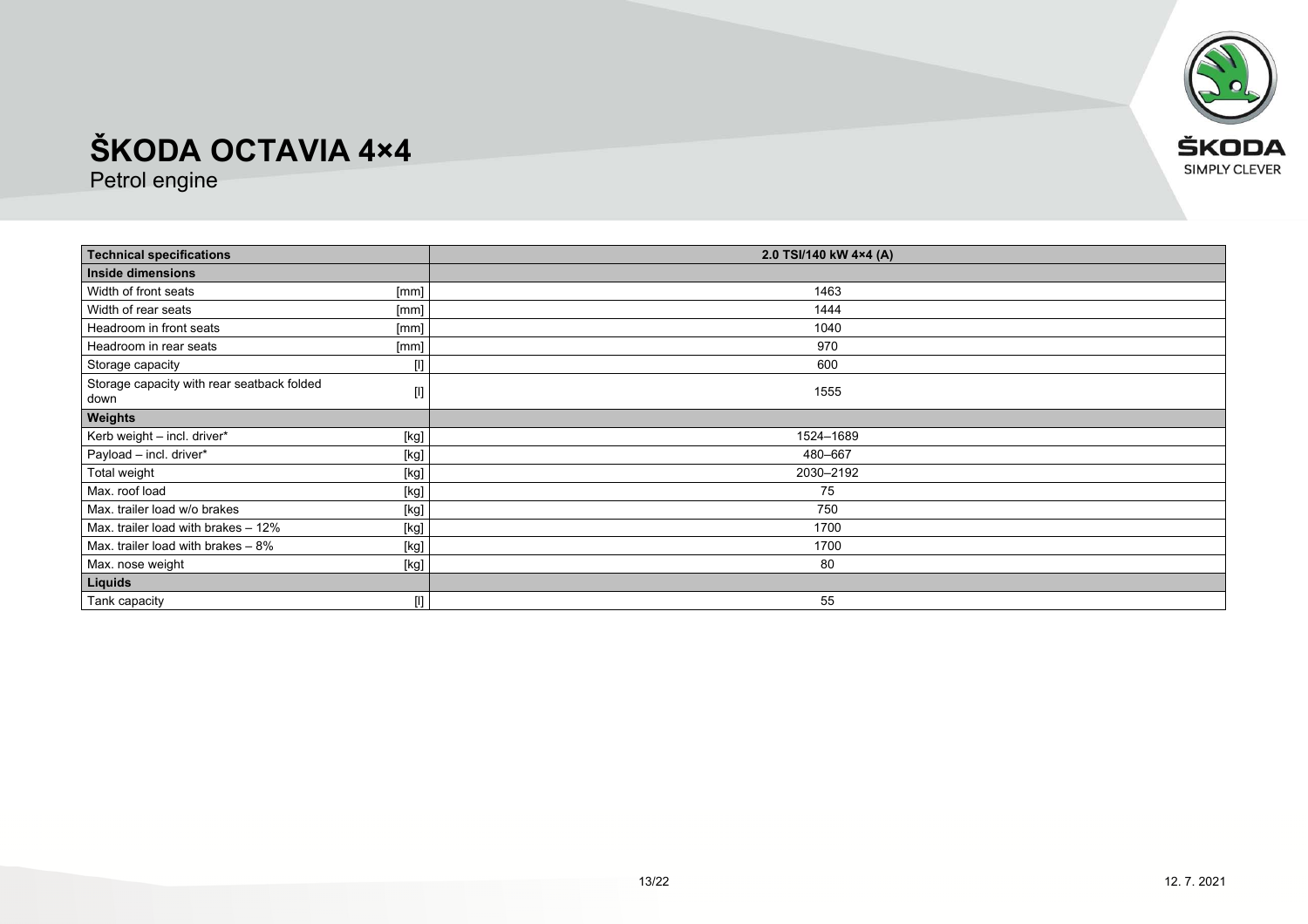

Petrol engine

| <b>Technical specifications</b>    |                | 2.0 TSI/140 kW 4×4 (A) |
|------------------------------------|----------------|------------------------|
| Performance/consumption            |                |                        |
| Maximum speed                      | [km/h]         | 239                    |
| Acceleration 0-100 km/h            | $[\mathsf{s}]$ | 6.8                    |
| Fuel consumption - combined (WLTP) | [I/100 km]     | $6.9 - 7.3$            |
| $CO2$ emissions – combined (WLTP)  | [g/km]         | 157-167                |
| Turning circle diameter            | [m]            | 10.4                   |

The technical data is valid for the basic version.

\* Figures apply to basic version, weight of driver 75 kg.

The specified fuel consumption and emission data have been determined according to the measurement procedures prescribed by law. Since 1<sup>st</sup> September 2017, certain new vehicles are already being typeapproved according to the Worldwide Harmonized Light Vehicles Test Procedure (WLTP), a more realistic test procedure for measuring fuel consumption and CO<sub>2</sub> emissions. Starting on September 1st 2018, the New European Driving Cycle (NEDC) will be replaced by the WLTP in stages. Owing to the more realistic test conditions, the fuel consumption and CO<sub>2</sub> emissions measured according to the WLTP will, in many cases, be higher than those measured according to the NEDC.

We are currently still required by law to state the NEDC figures. In the case of new vehicles which have been type-approved according to the WLTP, the NEDC figures are derived from the WLTP data. It is possible to specify the WLTP figures voluntarily in addition until such time as this is required by law. In cases where the NEDC figures are specified as value ranges, these do not refer to a particular individual vehicle and do not constitute part of the sales offering. They are intended exclusively as a means of comparison between different vehicle types. Additional equipment and accessories (e.g. add-on parts, different tyre formats, etc.) may change the relevant vehicle parameters, such as weight, rolling resistance and aerodynamics, and, in conjunction with weather and traffic conditions and individual driving style, may affect fuel consumption, electrical power consumption,  $CO<sub>2</sub>$  emissions and the performance figures for the vehicle.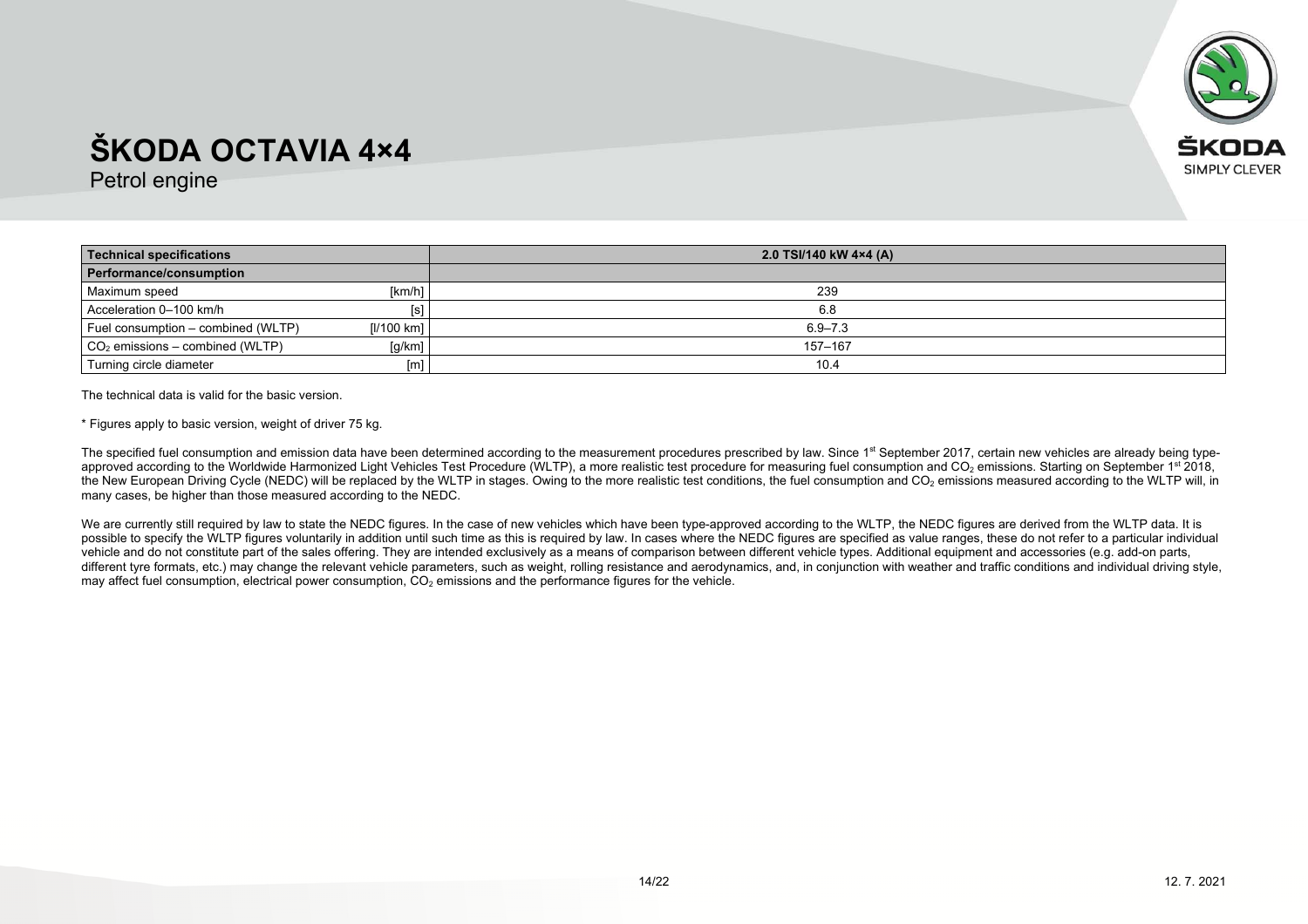

| <b>Technical specifications</b>                    |                    | 2.0 TDI/110 kW 4×4 (A)                                                                                                                                 | 2.0 TDI/147 kW 4×4 (A)                                                                                                        |
|----------------------------------------------------|--------------------|--------------------------------------------------------------------------------------------------------------------------------------------------------|-------------------------------------------------------------------------------------------------------------------------------|
| Engine                                             |                    |                                                                                                                                                        |                                                                                                                               |
| Engine type                                        |                    |                                                                                                                                                        | turbocharged diesel engine, turbocharger with self-aligning blades, in-line, liquid cooling system, DOHC, transverse in front |
| Cylinders                                          |                    |                                                                                                                                                        |                                                                                                                               |
| Displacement                                       | [cm <sup>3</sup> ] | 1968                                                                                                                                                   |                                                                                                                               |
| Bore × Stroke                                      | $[mm \times mm]$   | $81.0 \times 95.5$                                                                                                                                     |                                                                                                                               |
| Max. engine performance/revs                       | [kW at rpm]        | 110/3000-4200                                                                                                                                          | 147/3600-4100                                                                                                                 |
| Max. torque/revs                                   | [Nm at rpm]        | 360/1600-2750                                                                                                                                          | 400/1750-3500                                                                                                                 |
| Compression ratio                                  |                    | 16.0:1                                                                                                                                                 | 15.5:1                                                                                                                        |
| <b>Emission limit</b>                              |                    | EU 6 AP                                                                                                                                                |                                                                                                                               |
| Fuel injection system                              |                    | electronically controlled high-pressure direct injection - common-rail system                                                                          |                                                                                                                               |
| Lubrication                                        |                    | force-feed lubrication with through-flow oil filter                                                                                                    |                                                                                                                               |
| Fuel quality                                       |                    | diesel                                                                                                                                                 |                                                                                                                               |
| <b>Transmission</b>                                |                    |                                                                                                                                                        |                                                                                                                               |
| Wheel drive                                        |                    | four-wheel drive with automatic torque distribution                                                                                                    |                                                                                                                               |
| Clutch                                             |                    | two coaxial wet multiple-disk clutch, electro-hydraulically operated                                                                                   |                                                                                                                               |
| Transmission                                       |                    | automatic 7-speed, DSG, with Tiptronic manual gear changing                                                                                            |                                                                                                                               |
| Transmission ratio                                 |                    | I-3.579 II-2.750 III-1.677 IV-0.889 V-0.677 VI-0.722 VII-0.561<br>1-3.579 II-2.750 III-1.677 IV-0.889 V-0.677 VI-0.722 VII-0.561<br>R-2.900<br>R-2.900 |                                                                                                                               |
| Axle ratio<br>I-4.471 II-3.125<br>I-4.471 II-3.304 |                    |                                                                                                                                                        |                                                                                                                               |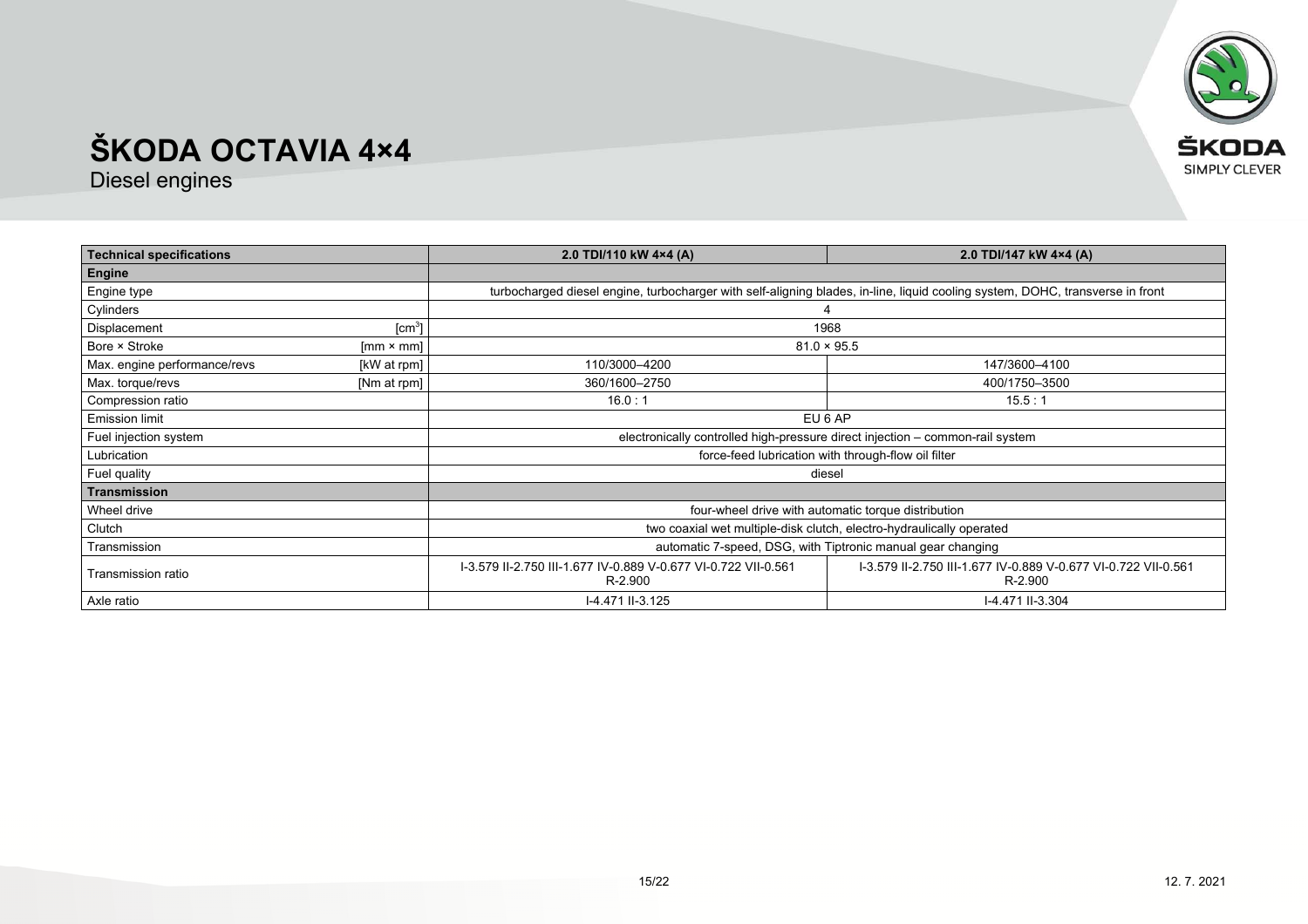

| <b>Technical specifications</b>             |      | 2.0 TDI/110 kW 4×4 (A)                                                                        | 2.0 TDI/147 kW 4×4 (A)                                                           |  |
|---------------------------------------------|------|-----------------------------------------------------------------------------------------------|----------------------------------------------------------------------------------|--|
| <b>Chassis</b>                              |      |                                                                                               |                                                                                  |  |
| Front axle                                  |      | MacPherson suspension with lower triangular links and torsion stabiliser                      |                                                                                  |  |
| Rear axle                                   |      | multi-element axle, with one longitudinal and three transverse links, with torsion stabiliser |                                                                                  |  |
| Springs                                     |      | telescopic shock absorbers with coil springs, in the rear outside the springs                 |                                                                                  |  |
| <b>Braking system</b>                       |      |                                                                                               | hydraulic diagonal dual-circuit braking system, electromechanical servo assisted |  |
| Brake - front                               |      |                                                                                               | disc brakes with inner cooling, with single/piston floating caliper              |  |
| Brake - rear                                |      |                                                                                               | disc brakes                                                                      |  |
| Parking brake                               |      | electromechanical, on rear wheels                                                             |                                                                                  |  |
| Steering system                             |      | direct rack and pinion steering with electro mechanic power steering                          |                                                                                  |  |
| <b>Body</b>                                 |      |                                                                                               |                                                                                  |  |
| Body                                        |      | 5 door, two compartment, 5 seater                                                             |                                                                                  |  |
| Drag coefficient $c_w$                      |      | 0.252                                                                                         | 0.264                                                                            |  |
| <b>Outside dimensions</b>                   |      |                                                                                               |                                                                                  |  |
| [mm]<br>Length                              |      | 4689                                                                                          |                                                                                  |  |
| Width<br>[mm]                               |      | 1829                                                                                          |                                                                                  |  |
| Height (at kerb weight)<br>[mm]             |      | 1468                                                                                          |                                                                                  |  |
| Wheel base<br>[mm]                          |      |                                                                                               | 2680                                                                             |  |
| Clearance (at kerb weight)                  | [mm] | 139                                                                                           |                                                                                  |  |
| Height of the loading sill (at kerb weight) | [mm] | 696                                                                                           |                                                                                  |  |
| Track front                                 | [mm] | 1543                                                                                          |                                                                                  |  |
| Track rear<br>[mm]                          |      | 1542                                                                                          |                                                                                  |  |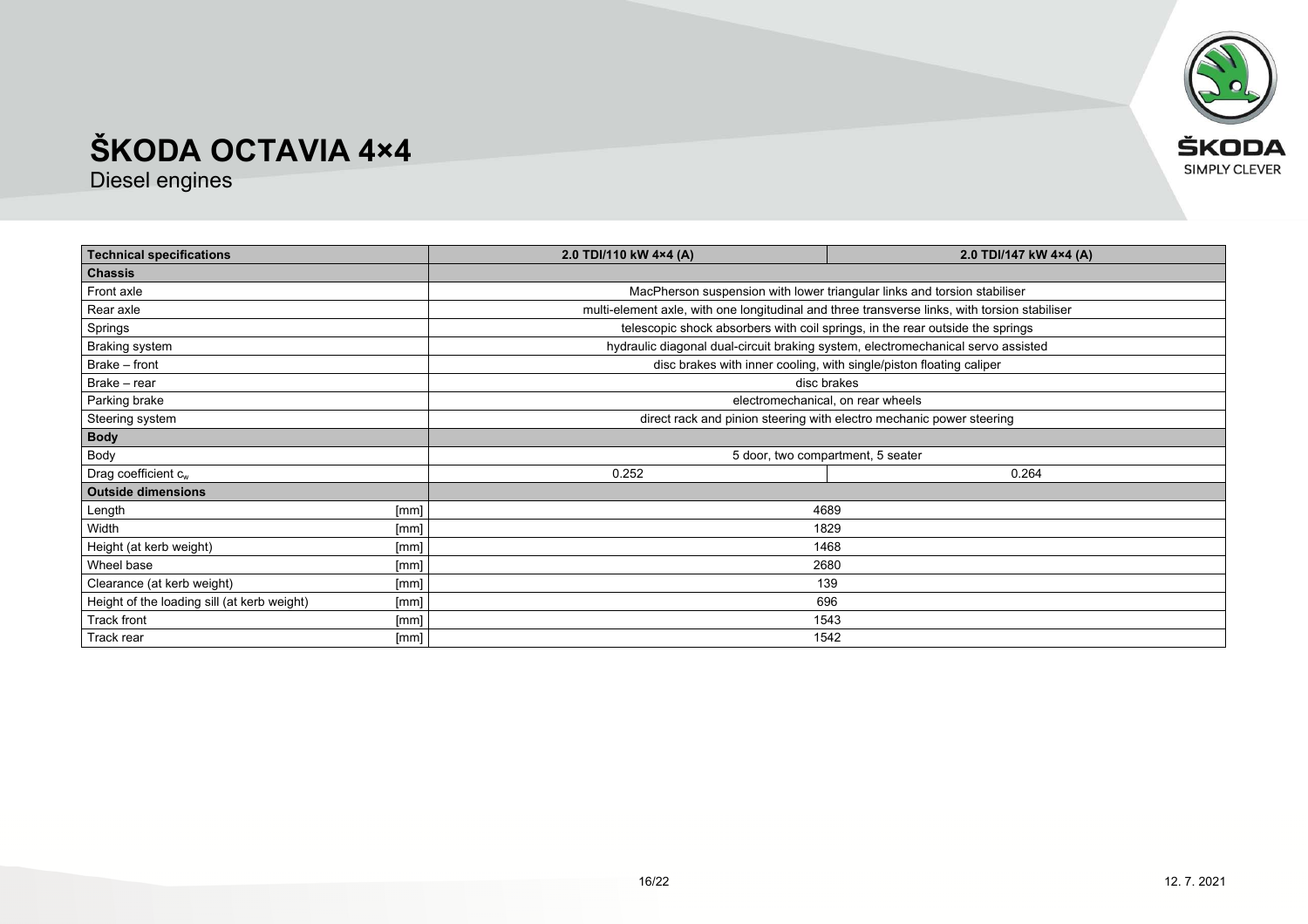

| <b>Technical specifications</b>                    |                                                                                                                                                                                                                                                                                                                                                                                                                                                                                                                                                                                                                                                                                              | 2.0 TDI/110 kW 4×4 (A)<br>2.0 TDI/147 kW 4×4 (A) |           |
|----------------------------------------------------|----------------------------------------------------------------------------------------------------------------------------------------------------------------------------------------------------------------------------------------------------------------------------------------------------------------------------------------------------------------------------------------------------------------------------------------------------------------------------------------------------------------------------------------------------------------------------------------------------------------------------------------------------------------------------------------------|--------------------------------------------------|-----------|
| Inside dimensions                                  |                                                                                                                                                                                                                                                                                                                                                                                                                                                                                                                                                                                                                                                                                              |                                                  |           |
| Width of front seats                               | [mm]                                                                                                                                                                                                                                                                                                                                                                                                                                                                                                                                                                                                                                                                                         | 1463                                             |           |
| Width of rear seats                                | [mm]                                                                                                                                                                                                                                                                                                                                                                                                                                                                                                                                                                                                                                                                                         | 1444                                             |           |
| Headroom in front seats                            | [mm]                                                                                                                                                                                                                                                                                                                                                                                                                                                                                                                                                                                                                                                                                         | 1040                                             |           |
| Headroom in rear seats                             | [mm]                                                                                                                                                                                                                                                                                                                                                                                                                                                                                                                                                                                                                                                                                         | 970                                              |           |
| Storage capacity                                   | $[] \centering \includegraphics[width=0.47\textwidth]{figs/fig_1002-1000}} \caption{The 1000 of the 1000 of the 1000 of the 1000 of the 1000 of the 1000 of the 1000 of the 1000 of the 1000 of the 1000 of the 1000 of the 1000 of the 1000 of the 1000 of the 1000 of the 1000 of the 1000 of the 1000 of the 1000 of the 1000 of the 1000 of the 1000 of the 1000 of the 1000 of the 1000 of the 1000 of the $                                                                                                                                                                                                                                                                            | 600                                              |           |
| Storage capacity with rear seatback folded<br>down | $[] \centering \includegraphics[width=0.47\textwidth]{figs/fig_1002-1000}} \caption{The 1000 of the 1000 of the 1000 of the 1000 of the 1000 of the 1000 of the 1000 of the 1000 of the 1000 of the 1000 of the 1000 of the 1000 of the 1000 of the 1000 of the 1000 of the 1000 of the 1000 of the 1000 of the 1000 of the 1000 of the 1000 of the 1000 of the 1000 of the 1000 of the 1000 of the 1000 of the $                                                                                                                                                                                                                                                                            | 1555                                             |           |
| <b>Weights</b>                                     |                                                                                                                                                                                                                                                                                                                                                                                                                                                                                                                                                                                                                                                                                              |                                                  |           |
| Kerb weight - incl. driver*                        | [kg]                                                                                                                                                                                                                                                                                                                                                                                                                                                                                                                                                                                                                                                                                         | 1554-1718                                        | 1548-1713 |
| Payload - incl. driver*                            | $[kg] % \begin{center} % \includegraphics[width=\linewidth]{imagesSupplemental/Imetad-Architecture.png} % \end{center} % \caption { % \begin{subfigure}[M5]{0.23\textwidth} \includegraphics[width=\linewidth]{imagesSupplemental/Imetad-Architecture.png} } % \end{subfigure} % \begin{subfigure}[M5]{0.23\textwidth} \includegraphics[width=\linewidth]{imagesSupplemental/Imetad-Architecture.png} } % \end{subfigure} % \caption { % \begin{subfigure}[M5]{0.23\textwidth} \includegraphics[width=\linewidth]{imagesSupplemental/Imetad-Architecture.png} } % \end{subfigure} % \caption{ % \begin{subfigure}[M5]{0.23\textwidth} \includegraphics[width=\linewidth]{imagesSupplemental$ | 492-663                                          | 492-667   |
| Total weight                                       | [kg]                                                                                                                                                                                                                                                                                                                                                                                                                                                                                                                                                                                                                                                                                         | 2066-2210                                        | 2061-2210 |
| Max. roof load                                     | [kg]                                                                                                                                                                                                                                                                                                                                                                                                                                                                                                                                                                                                                                                                                         | 75                                               |           |
| Max. trailer load w/o brakes                       | $[kg] % \begin{center} % \includegraphics[width=\linewidth]{imagesSupplemental_3.png} % \end{center} % \caption { % \textit{DefNet} of the \textit{DefNet} dataset. % Note that the \textit{DefNet} and \textit{DefNet} dataset. % Note that the \textit{DefNet} and \textit{DefNet} dataset. % Note that the \textit{DefNet} and \textit{DefNet} dataset. % Note that the \textit{DefNet} and \textit{DefNet} dataset. % Note that the \textit{DefNet} and \textit{DefNet} dataset. % Note that the \textit{DefNet} and \textit{DefNet} dataset. % Note that the \textit{DefNet} and \textit{DefNet} dataset. % Note that the \textit{DefNet} and \textit{DefNet$                           | 750                                              |           |
| Max. trailer load with brakes - 12%                | [kg]                                                                                                                                                                                                                                                                                                                                                                                                                                                                                                                                                                                                                                                                                         | 2000                                             |           |
| Max. trailer load with brakes - 8%                 | [kg]                                                                                                                                                                                                                                                                                                                                                                                                                                                                                                                                                                                                                                                                                         | 2000                                             |           |
| Max. nose weight                                   | [kg]                                                                                                                                                                                                                                                                                                                                                                                                                                                                                                                                                                                                                                                                                         | 80                                               |           |
| Liquids                                            |                                                                                                                                                                                                                                                                                                                                                                                                                                                                                                                                                                                                                                                                                              |                                                  |           |
| Tank capacity                                      | $[] \centering \includegraphics[width=0.47\textwidth]{images/TrDiM1-Architecture.png} \caption{The 3D (top) and 4D (bottom) are shown in the left and right.} \label{TrDiM1-Architecture}$                                                                                                                                                                                                                                                                                                                                                                                                                                                                                                   | 55                                               |           |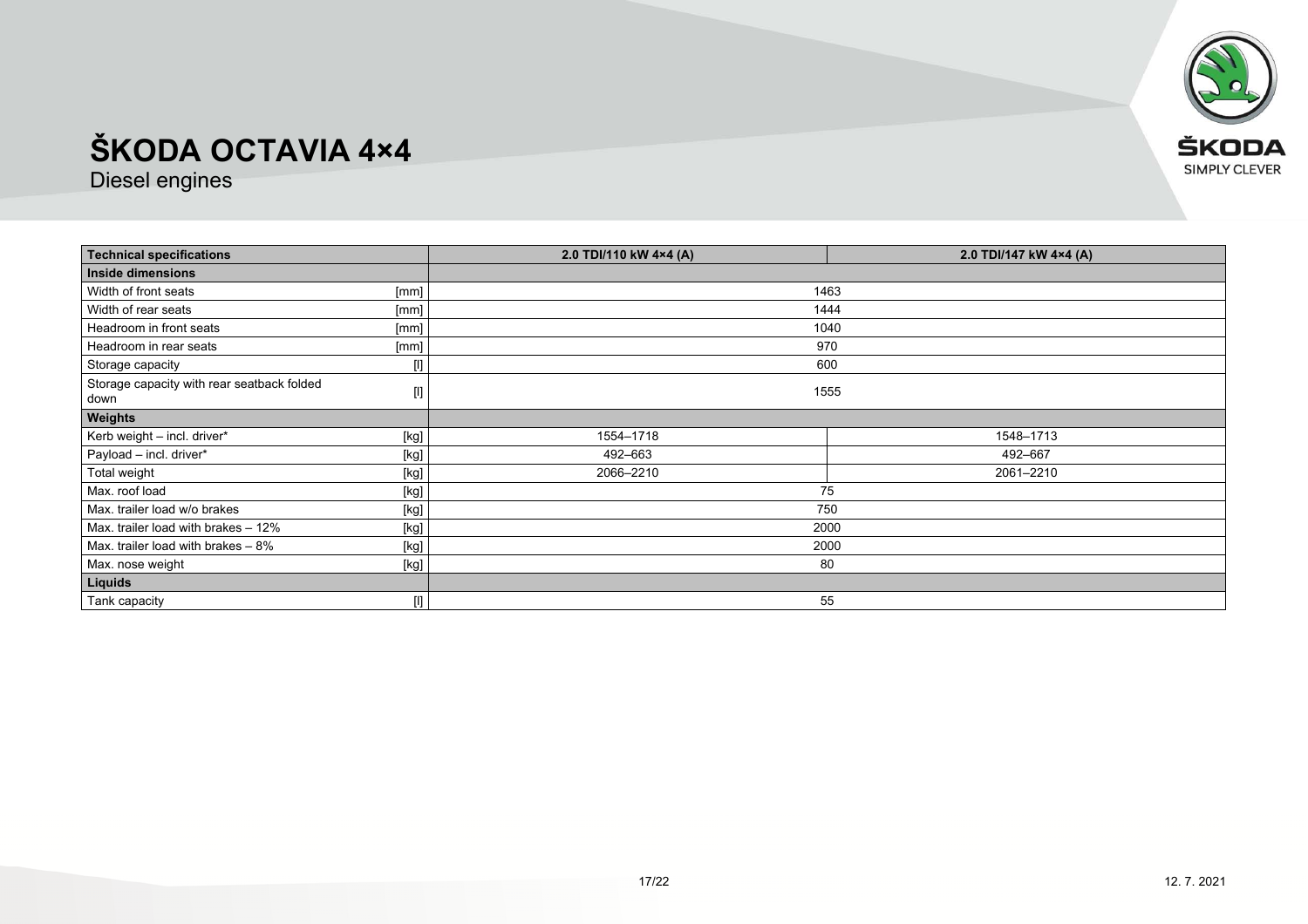

Diesel engines

| <b>Technical specifications</b>    |            | 2.0 TDI/110 kW 4×4 (A) | 2.0 TDI/147 kW 4×4 (A) |
|------------------------------------|------------|------------------------|------------------------|
| Performance/consumption            |            |                        |                        |
| Maximum speed                      | [km/h]     | 222                    | 241                    |
| Acceleration 0-100 km/h            |            |                        | 6.6                    |
| Fuel consumption – combined (WLTP) | [1/100 km] | $5.0 - 5.4$            | $5.4 - 5.8$            |
| $CO2$ emissions – combined (WLTP)  | [g/km]     | 131–142                | 142–152                |
| Turning circle diameter            | [m]        | 10.4                   |                        |

The technical data is valid for the basic version.

\* Figures apply to basic version, weight of driver 75 kg.

The specified fuel consumption and emission data have been determined according to the measurement procedures prescribed by law. Since 1<sup>st</sup> September 2017, certain new vehicles are already being typeapproved according to the Worldwide Harmonized Light Vehicles Test Procedure (WLTP), a more realistic test procedure for measuring fuel consumption and CO<sub>2</sub> emissions. Starting on September 1st 2018, the New European Driving Cycle (NEDC) will be replaced by the WLTP in stages. Owing to the more realistic test conditions, the fuel consumption and CO<sub>2</sub> emissions measured according to the WLTP will, in many cases, be higher than those measured according to the NEDC.

We are currently still required by law to state the NEDC figures. In the case of new vehicles which have been type-approved according to the WLTP, the NEDC figures are derived from the WLTP data. It is possible to specify the WLTP figures voluntarily in addition until such time as this is required by law. In cases where the NEDC figures are specified as value ranges, these do not refer to a particular individual vehicle and do not constitute part of the sales offering. They are intended exclusively as a means of comparison between different vehicle types. Additional equipment and accessories (e.g. add-on parts, different tyre formats, etc.) may change the relevant vehicle parameters, such as weight, rolling resistance and aerodynamics, and, in conjunction with weather and traffic conditions and individual driving style, may affect fuel consumption, electrical power consumption,  $CO<sub>2</sub>$  emissions and the performance figures for the vehicle.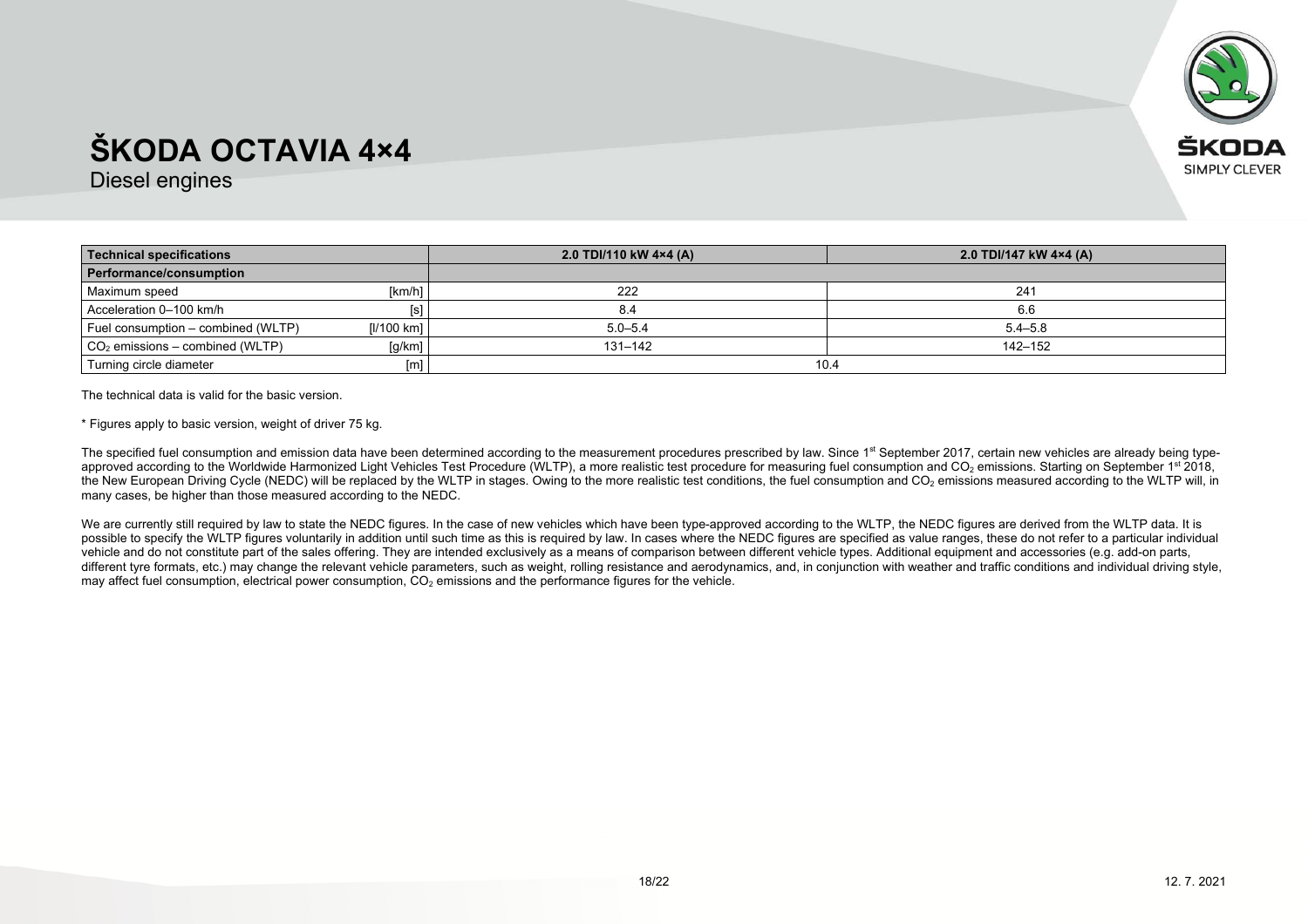

| <b>Technical specifications</b> |                    | <b>1.5 TSI/96 kW G-TEC</b>                                                                                                                   | 1.5 TSI/96 kW G-TEC (A)                                                   |  |
|---------------------------------|--------------------|----------------------------------------------------------------------------------------------------------------------------------------------|---------------------------------------------------------------------------|--|
| Engine                          |                    |                                                                                                                                              |                                                                           |  |
| Engine type                     |                    | turbocharged petrol engine, in-line, liquid cooling system, DOHC, transverse in front                                                        |                                                                           |  |
| Cylinders                       |                    |                                                                                                                                              |                                                                           |  |
| Displacement                    | [cm <sup>3</sup> ] |                                                                                                                                              | 1498                                                                      |  |
| Bore × Stroke                   | $[mm \times mm]$   |                                                                                                                                              | $74.5 \times 85.9$                                                        |  |
| Max, engine performance/revs    | [kW at rpm]        |                                                                                                                                              | 96/5000-6000                                                              |  |
| Max, torque/revs                | [Nm at rpm]        | 200/1400-4000                                                                                                                                |                                                                           |  |
| Compression ratio               |                    | 12.5:1                                                                                                                                       |                                                                           |  |
| <b>Emission limit</b>           |                    | EU 6 AP                                                                                                                                      |                                                                           |  |
| Fuel injection system           |                    | electronically controlled direct injection                                                                                                   |                                                                           |  |
| Ignition                        |                    | control unit controlled electronic ignition system                                                                                           |                                                                           |  |
| Lubrication                     |                    | force-feed lubrication with through-flow oil filter                                                                                          |                                                                           |  |
| Fuel quality                    |                    | unleaded petrol min. RON 95; natural gas - CNG                                                                                               |                                                                           |  |
| <b>Transmission</b>             |                    |                                                                                                                                              |                                                                           |  |
| Wheel drive                     |                    | front wheel drive                                                                                                                            |                                                                           |  |
| Clutch                          |                    | hydraulic single dry clutch disc with membrane spring, asbestos free<br>two coaxial dry multiple-disk clutch, electro-hydraulically operated |                                                                           |  |
| Transmission                    |                    | manual 6-speed fully synchronized                                                                                                            | automatic 7-speed, DSG, with Tiptronic manual gear changing               |  |
| Transmission ratio              |                    | I-3.615 II-2.111 III-1.387 IV-0.973 V-0.739 VI-0.554<br>R-3.812                                                                              | I-3.765 II-2.273 III-1.531 IV-1.133 V-1.176 VI-0.956 VII-0.795<br>R-4.170 |  |
| Axle ratio                      |                    | 4.353<br>I-4.438 II-3.227 III-4.176                                                                                                          |                                                                           |  |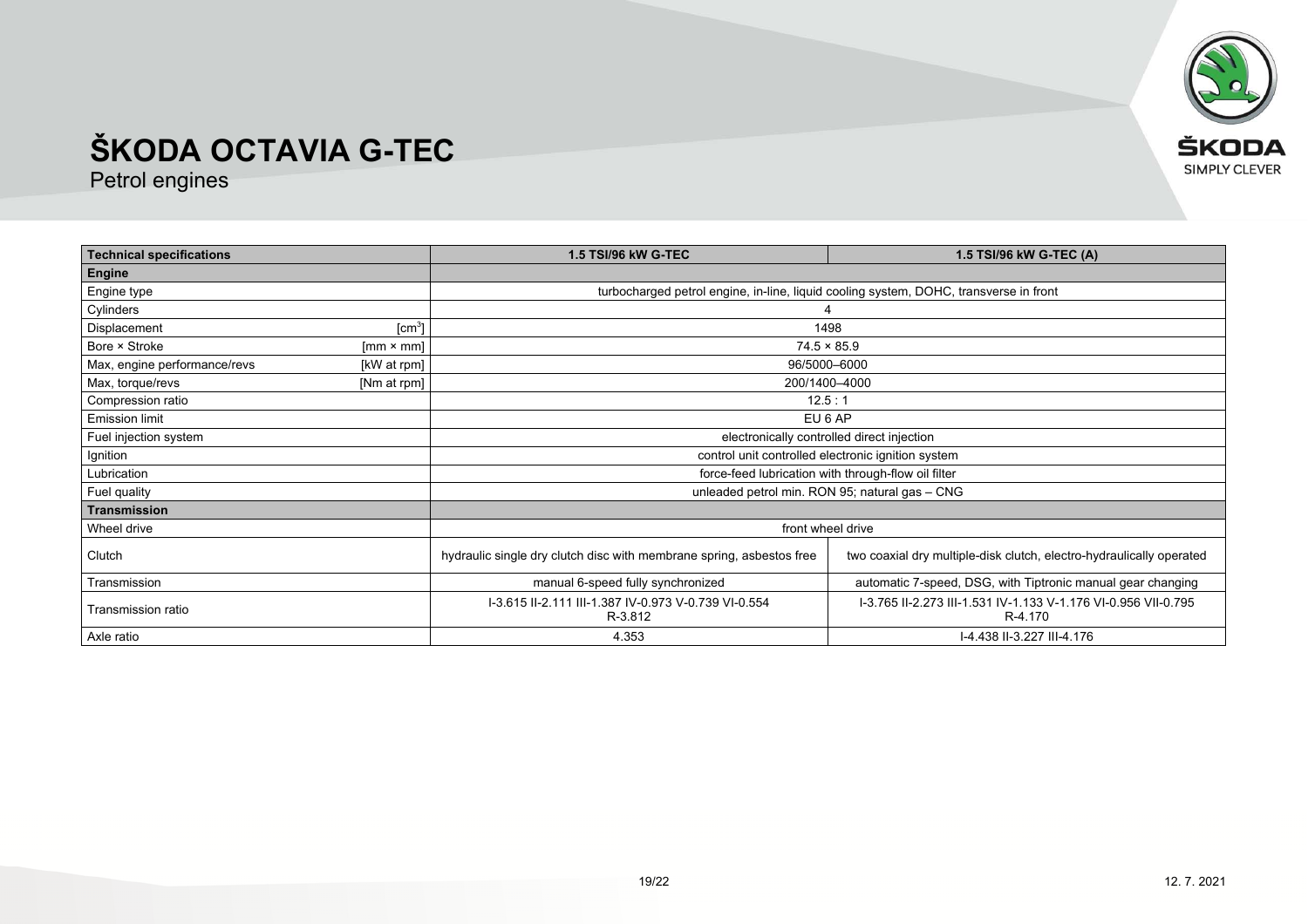

| <b>Technical specifications</b>             |              | <b>1.5 TSI/96 kW G-TEC</b>                                                       | 1.5 TSI/96 kW G-TEC (A)                                             |  |
|---------------------------------------------|--------------|----------------------------------------------------------------------------------|---------------------------------------------------------------------|--|
| <b>Chassis</b>                              |              |                                                                                  |                                                                     |  |
| Front axle                                  |              | MacPherson suspension with lower triangular links and torsion stabiliser         |                                                                     |  |
| Rear axle                                   |              | compound link crank-axle                                                         |                                                                     |  |
| Springs                                     |              | telescopic shock absorbers with coil springs, in the rear outside the springs    |                                                                     |  |
| <b>Braking system</b>                       |              | hydraulic diagonal dual-circuit braking system, electromechanical servo assisted |                                                                     |  |
| Brake - front                               |              |                                                                                  | disc brakes with inner cooling, with single/piston floating caliper |  |
| Brake - rear                                |              | disc brakes                                                                      |                                                                     |  |
| Parking brake                               |              |                                                                                  | electromechanical, on rear wheels                                   |  |
| Steering system                             |              | direct rack and pinion steering with electro mechanic power steering             |                                                                     |  |
| <b>Body</b>                                 |              |                                                                                  |                                                                     |  |
| Body                                        |              | 5 door, two compartment, 5 seater                                                |                                                                     |  |
| Drag coefficient $c_w$                      |              | 0.254                                                                            |                                                                     |  |
| <b>Outside dimensions</b>                   |              |                                                                                  |                                                                     |  |
| Length                                      | 4689<br>[mm] |                                                                                  |                                                                     |  |
| Width                                       | [mm]         | 1829                                                                             |                                                                     |  |
| Height (at kerb weight)                     | [mm]         | 1469                                                                             |                                                                     |  |
| Wheel base                                  | [mm]         | 2686                                                                             |                                                                     |  |
| Clearance (at kerb weight)                  | [mm]         | 143                                                                              |                                                                     |  |
| Height of the loading sill (at kerb weight) | [mm]         | 695                                                                              |                                                                     |  |
| Track front                                 | [mm]         | 1543                                                                             |                                                                     |  |
| Track rear                                  | [mm]         | 1535                                                                             |                                                                     |  |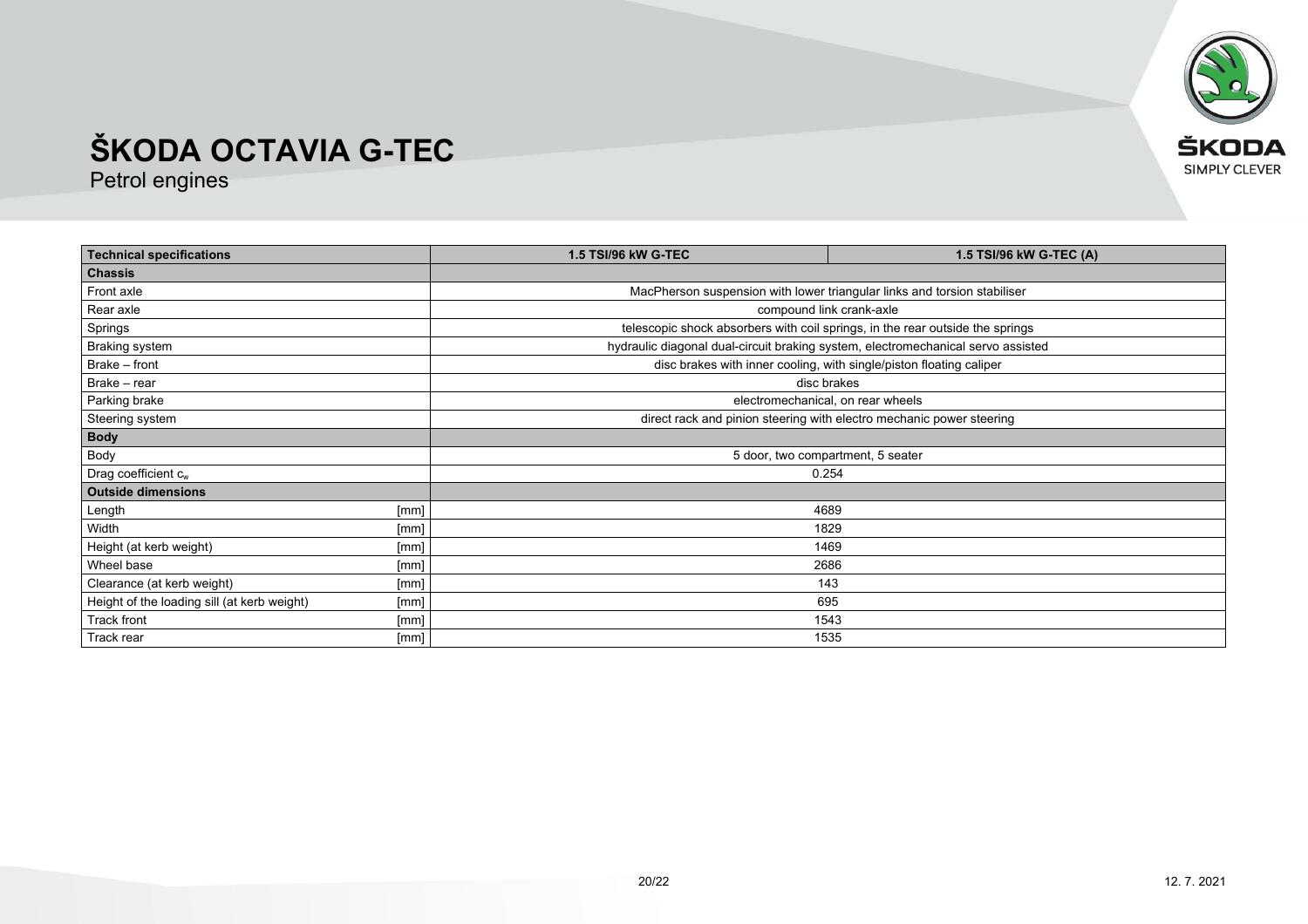

| <b>Technical specifications</b>                    |                                                                                                                                                                                                                                                                                                                                                                                                                                                                                                                                                                                                                                                                                              | <b>1.5 TSI/96 kW G-TEC</b><br>1.5 TSI/96 kW G-TEC (A) |           |
|----------------------------------------------------|----------------------------------------------------------------------------------------------------------------------------------------------------------------------------------------------------------------------------------------------------------------------------------------------------------------------------------------------------------------------------------------------------------------------------------------------------------------------------------------------------------------------------------------------------------------------------------------------------------------------------------------------------------------------------------------------|-------------------------------------------------------|-----------|
| <b>Inside dimensions</b>                           |                                                                                                                                                                                                                                                                                                                                                                                                                                                                                                                                                                                                                                                                                              |                                                       |           |
| Width of front seats                               | [mm]                                                                                                                                                                                                                                                                                                                                                                                                                                                                                                                                                                                                                                                                                         |                                                       | 1463      |
| Width of rear seats                                | [mm]                                                                                                                                                                                                                                                                                                                                                                                                                                                                                                                                                                                                                                                                                         |                                                       | 1444      |
| Headroom in front seats                            | [mm]                                                                                                                                                                                                                                                                                                                                                                                                                                                                                                                                                                                                                                                                                         |                                                       | 1040      |
| Headroom in rear seats                             | [mm]                                                                                                                                                                                                                                                                                                                                                                                                                                                                                                                                                                                                                                                                                         |                                                       | 970       |
| Storage capacity                                   | $[] \centering \includegraphics[width=0.47\textwidth]{figs/fig_14-1000}} \caption{The 3D (black) model for the 3D (black) model. The 3D (black) model is shown in Fig.~\ref{fig:13}.} \label{fig:13}$                                                                                                                                                                                                                                                                                                                                                                                                                                                                                        |                                                       | 455       |
| Storage capacity with rear seatback folded<br>down | $[] \centering \includegraphics[width=0.47\textwidth]{figs/fig_14-1000}} \caption{The 3D (black) model for the 3D (black) model. The 3D (black) model is shown in Fig.~\ref{fig:13}.} \label{fig:13}$                                                                                                                                                                                                                                                                                                                                                                                                                                                                                        | 1410                                                  |           |
| Weights                                            |                                                                                                                                                                                                                                                                                                                                                                                                                                                                                                                                                                                                                                                                                              |                                                       |           |
| Kerb weight - incl. driver*                        | [kg]                                                                                                                                                                                                                                                                                                                                                                                                                                                                                                                                                                                                                                                                                         | 1397-1537                                             | 1419-1559 |
| Payload - incl. driver*                            | $[kg] % \begin{center} % \includegraphics[width=\linewidth]{imagesSupplemental/Imetad-Architecture.png} % \end{center} % \caption { % \begin{subfigure}[M5]{0.23\textwidth} \includegraphics[width=\linewidth]{imagesSupplemental/Imetad-Architecture.png} } % \end{subfigure} % \begin{subfigure}[M5]{0.23\textwidth} \includegraphics[width=\linewidth]{imagesSupplemental/Imetad-Architecture.png} } % \end{subfigure} % \caption { % \begin{subfigure}[M5]{0.23\textwidth} \includegraphics[width=\linewidth]{imagesSupplemental/Imetad-Architecture.png} } % \end{subfigure} % \caption{ % \begin{subfigure}[M5]{0.23\textwidth} \includegraphics[width=\linewidth]{imagesSupplemental$ | 398-538                                               | 406-546   |
| Total weight                                       | $[kg] % \begin{center} % \includegraphics[width=\linewidth]{imagesSupplemental_3.png} % \end{center} % \caption { % \textit{DefNet} of the \textit{DefNet} dataset. % Note that the \textit{DefNet} and \textit{DefNet} dataset. % Note that the \textit{DefNet} and \textit{DefNet} dataset. % Note that the \textit{DefNet} and \textit{DefNet} dataset. % Note that the \textit{DefNet} and \textit{DefNet} dataset. % Note that the \textit{DefNet} and \textit{DefNet} dataset. % Note that the \textit{DefNet} and \textit{DefNet} dataset. % Note that the \textit{DefNet} and \textit{DefNet} dataset. % Note that the \textit{DefNet} and \textit{DefNet$                           | 1860                                                  | 1890      |
| Max. roof load                                     | [kg]                                                                                                                                                                                                                                                                                                                                                                                                                                                                                                                                                                                                                                                                                         | 75                                                    |           |
| Max. trailer load w/o brakes                       | $[kg] % \begin{center} % \includegraphics[width=\linewidth]{imagesSupplemental_3.png} % \end{center} % \caption { % \textit{DefNet} of the \textit{DefNet} dataset. % Note that the \textit{DefNet} and \textit{DefNet} dataset. % Note that the \textit{DefNet} and \textit{DefNet} dataset. % Note that the \textit{DefNet} and \textit{DefNet} dataset. % Note that the \textit{DefNet} and \textit{DefNet} dataset. % Note that the \textit{DefNet} and \textit{DefNet} dataset. % Note that the \textit{DefNet} and \textit{DefNet} dataset. % Note that the \textit{DefNet} and \textit{DefNet} dataset. % Note that the \textit{DefNet} and \textit{DefNet$                           | 690                                                   | 700       |
| Max. trailer load with brakes - 12%                | [kg]                                                                                                                                                                                                                                                                                                                                                                                                                                                                                                                                                                                                                                                                                         | 1400                                                  |           |
| Max. trailer load with brakes $-8\%$               | $[kg] % \begin{center} % \includegraphics[width=\linewidth]{imagesSupplemental_3.png} % \end{center} % \caption { % \textit{DefNet} of the \textit{DefNet} dataset. % Note that the \textit{DefNet} and \textit{DefNet} dataset. % Note that the \textit{DefNet} and \textit{DefNet} dataset. % Note that the \textit{DefNet} and \textit{DefNet} dataset. % Note that the \textit{DefNet} and \textit{DefNet} dataset. % Note that the \textit{DefNet} and \textit{DefNet} dataset. % Note that the \textit{DefNet} and \textit{DefNet} dataset. % Note that the \textit{DefNet} and \textit{DefNet} dataset. % Note that the \textit{DefNet} and \textit{DefNet$                           | 1400                                                  |           |
| Max. nose weight                                   | [kg]                                                                                                                                                                                                                                                                                                                                                                                                                                                                                                                                                                                                                                                                                         | 80                                                    |           |
| Liquids                                            |                                                                                                                                                                                                                                                                                                                                                                                                                                                                                                                                                                                                                                                                                              |                                                       |           |
| Tank capacity                                      | [l; kg]                                                                                                                                                                                                                                                                                                                                                                                                                                                                                                                                                                                                                                                                                      | petrol: 9, CNG: 17.33                                 |           |